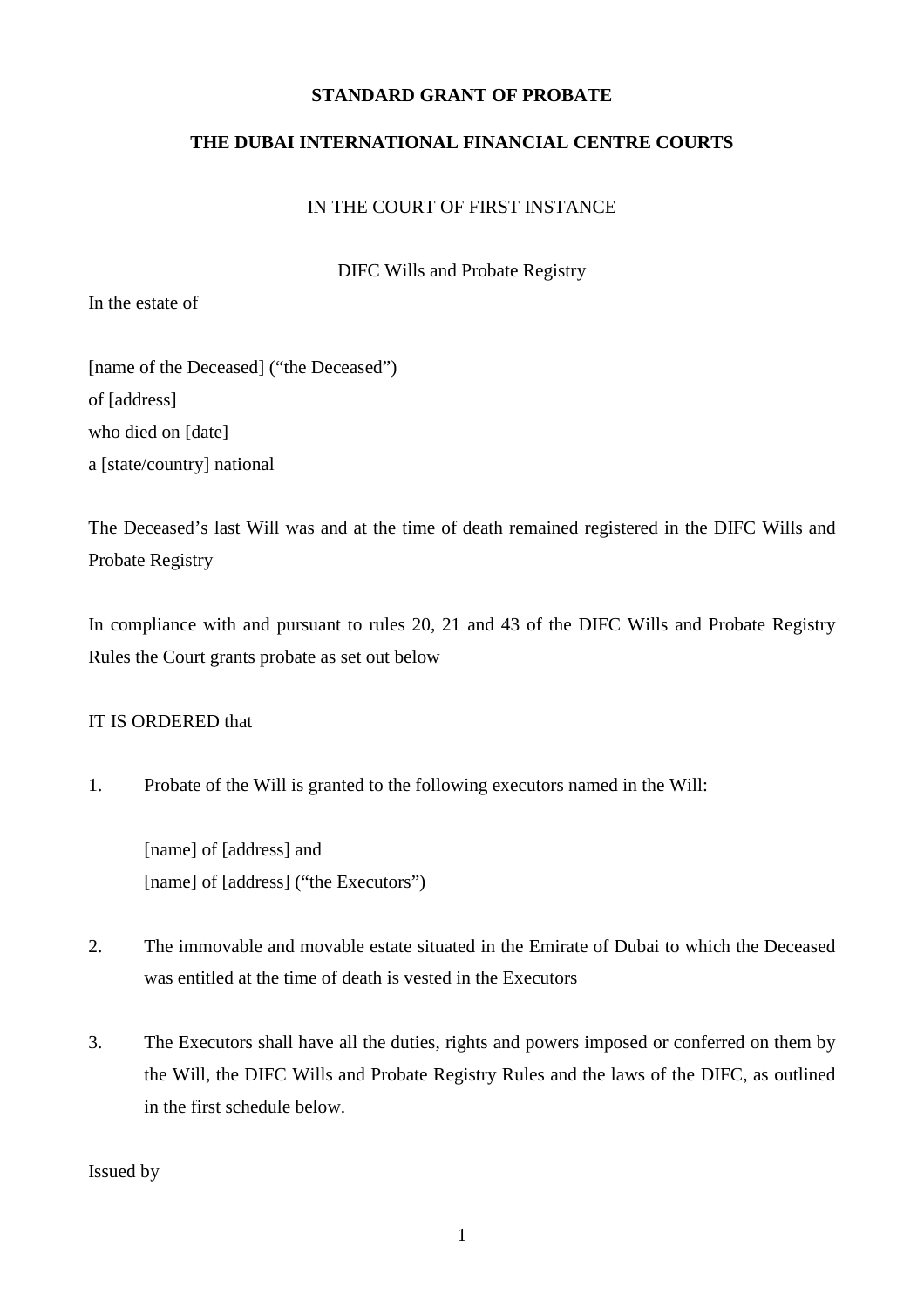## [Registrar]

# Date of issue

At:

[Seal]

## First Schedule

## Duties, rights and powers of Executors

#### Duties

- (1) The Executors shall administer and distribute the Deceased's estate in accordance with the Will, the DIFC Wills and Probate Registry Rules and the laws of the DIFC.
- (2) Without limiting the generality of paragraph (1) above, the Executors shall:-
	- (a) ascertain the debts and liabilities of the Deceased;
	- (b) pay all expenses, debts and other liabilities as are properly payable;
	- (c) distribute the remainder of the estate to the beneficiaries (who and their relation to the Deceased are listed in the second schedule); and
	- (d) keep accurate accounts and records of their administration.

## Rights

(3) The Executors may reimburse themselves out of the estate for or pay out of the estate all expenses and liabilities properly incurred in connection with the administration of the estate.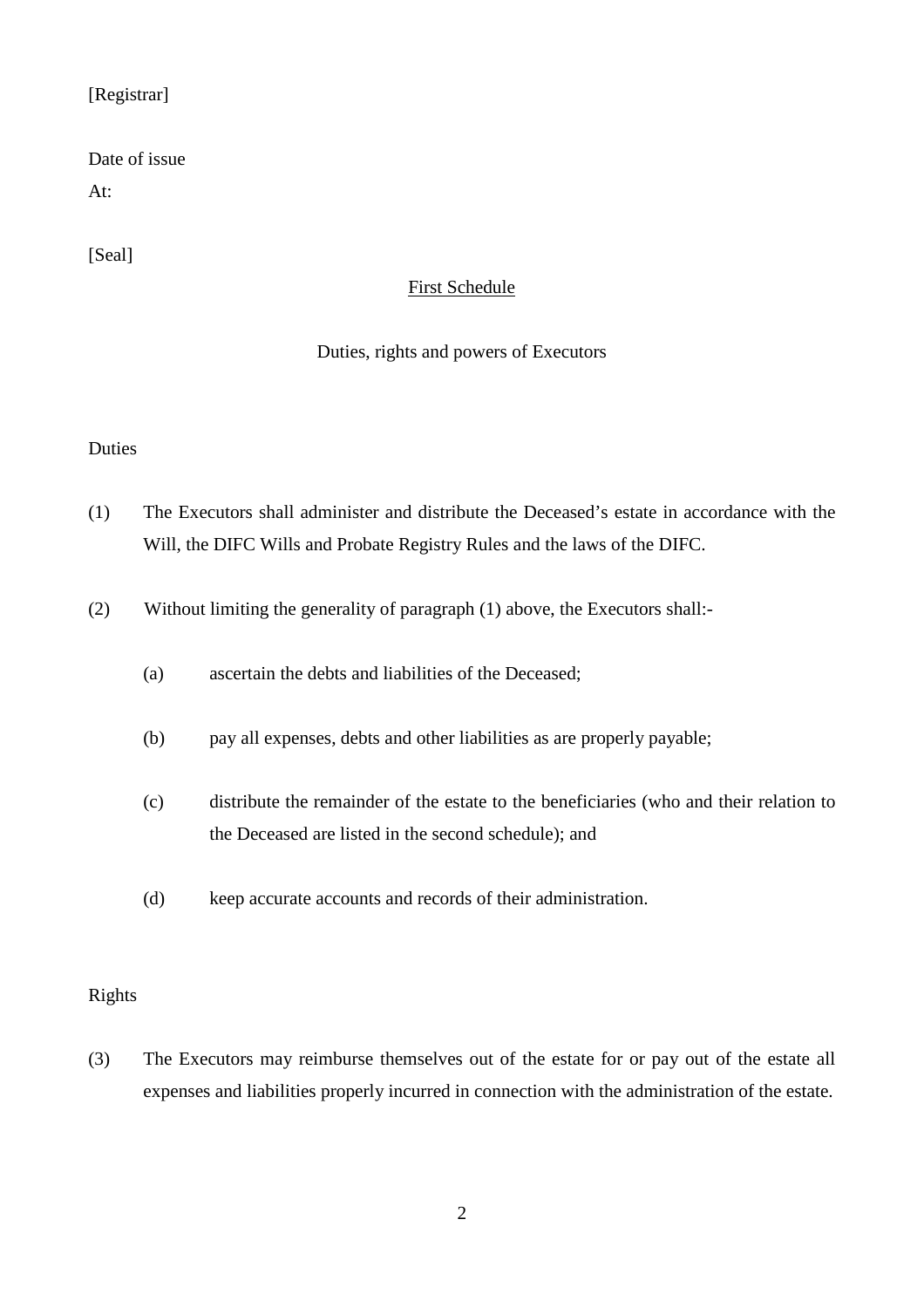(4) The Executors shall be relieved from liability, indemnified and otherwise protected in such manner as is provided for by the Will, the DIFC Wills and Probate Registry Rules and the laws of the DIFC.

- (5) The Executors shall have all the powers conferred by the Will, the DIFC Wills and Probate Registry Rules and the laws of the DIFC.
- (6) Subject to the terms of the Will, the Executors shall, for the purpose of exercising their functions, have all the powers of an absolute owner and, without limiting the generality of the same, they may:-
	- (a) sell, grant options, mortgage, pledge, lease and otherwise deal with or dispose of any property comprised in the estate ("estate property");
	- (b) exchange, partition or otherwise change the character of estate property;
	- (c) open and deposit estate money in an account in a regulated financial services institution;
	- (d) repair, maintain, develop or improve estate property;
	- (e) borrow money, charge estate property as security for any liability properly incurred by them or indemnify any person for any liability properly payable out of estate property;
	- (f) bring or defend any claim on behalf of the estate and represent the estate in any proceedings and before any person or authority;
	- (g) compromise claims on behalf of the estate;
	- (h) appropriate estate property in or towards satisfaction of the interest of a beneficiary in such matter and in accordance with such valuation as they thinks fit;
	- (i) ascertain and fix the value of any estate property in such manner as they think fit;
	- (j) pay an amount distributable to a beneficiary who is under a legal disability or who the Executors reasonably believe is incapacitated, by paying it directly to the beneficiary or his guardian (receipt of which shall constitute a full discharge) or by applying it for the beneficiary's benefit or by managing it as a separate fund on the beneficiary's behalf;
	- (k) with respect to interests in partnerships, companies or other business organisations, continue the business or trade and take any action that may be taken by shareholders,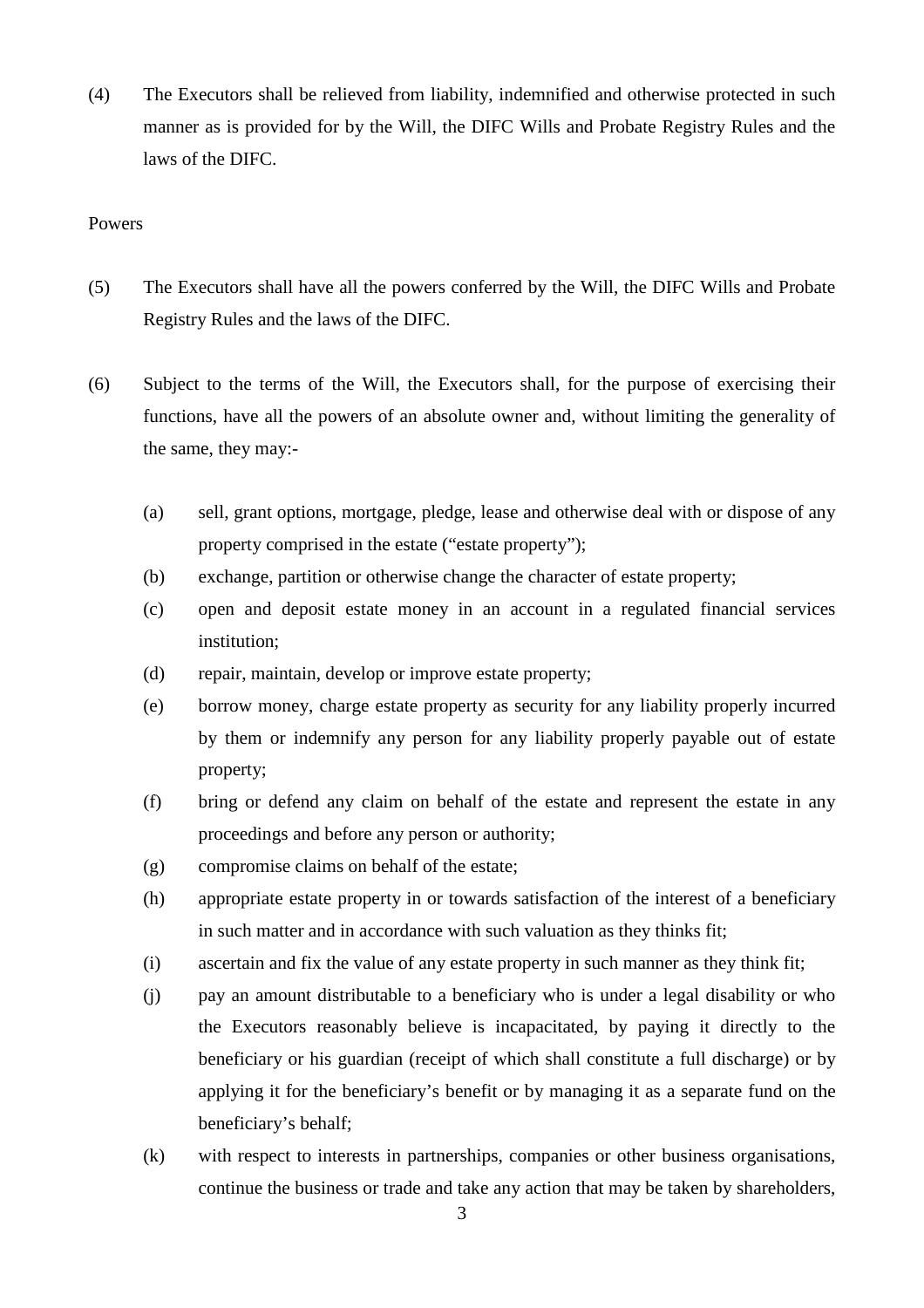members or holders of any other interest that was vested in the Deceased, including merging, dissolving or otherwise changing the form of the business organisation or contributing additional capital;

- (l) with respect to stocks and securities, exercise the rights of an absolute owner, including the right to vote or give proxies to vote;
- (m) deposit documents relating to the estate with any person and vest estate property (or place it in the possession or control of) any person as nominee;
- (n) insure the estate property against damage or loss;
- (o) pay expenses incurred in the administration of the estate;
- (p) employ agents and delegate in writing any functions which the laws of the DIFC or the Will permit to be delegated;
- (q) transfer estate property to or otherwise vest it in a beneficiary;
- (r) permit a beneficiary to take possession of land before it is transferred to or otherwise vested in him;
- (s) on completion of administration of the estate, exercise the powers appropriate to wind up the administration of the estate and distribute the estate property to the persons entitled to it;
- (t) sign all documents required to carry out their functions including signing documents in front of all competent authorities;
- (u) do anything that is incidental or conducive to the exercise of their functions.

## Second Schedule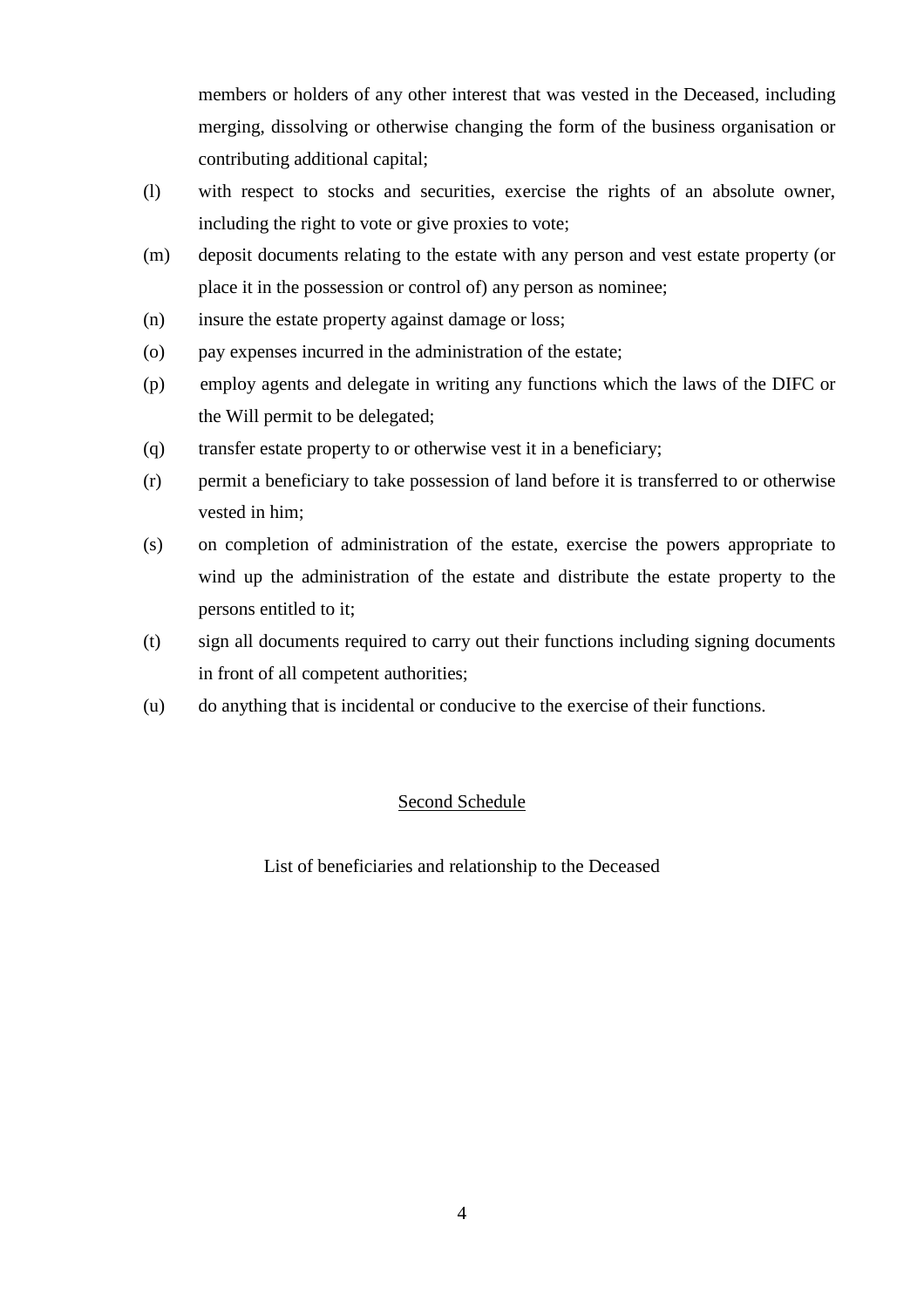## **STANDARD GRANT OF ADMINISTRATION (WITH WILL ANNEXED)**

## **THE DUBAI INTERNATIONAL FINANCIAL CENTRE COURTS**

## IN THE COURT OF FIRST INSTANCE

DIFC Wills and Probate Registry

In the estate of

[name of the Deceased] ("the Deceased") of [address] who died on [date] a [state/country] national

The Deceased's last Will was and at the time of death remained registered in the DIFC Wills and Probate Registry

The Court has decided to grant administration (with Will annexed) and in compliance with and pursuant to rules 20-22 and 43 of the DIFC Wills and Probate Registry Rules the Court grants administration (with Will annexed) as set out below

#### IT IS ORDERED that

1. Administration (with Will annexed) is granted to the following:

[name] of [address] and [name] of [address] ("the Administrators")

2. The immovable and movable estate situated in the Emirate of Dubai to which the Deceased was entitled at the time of death is vested in the Administrators.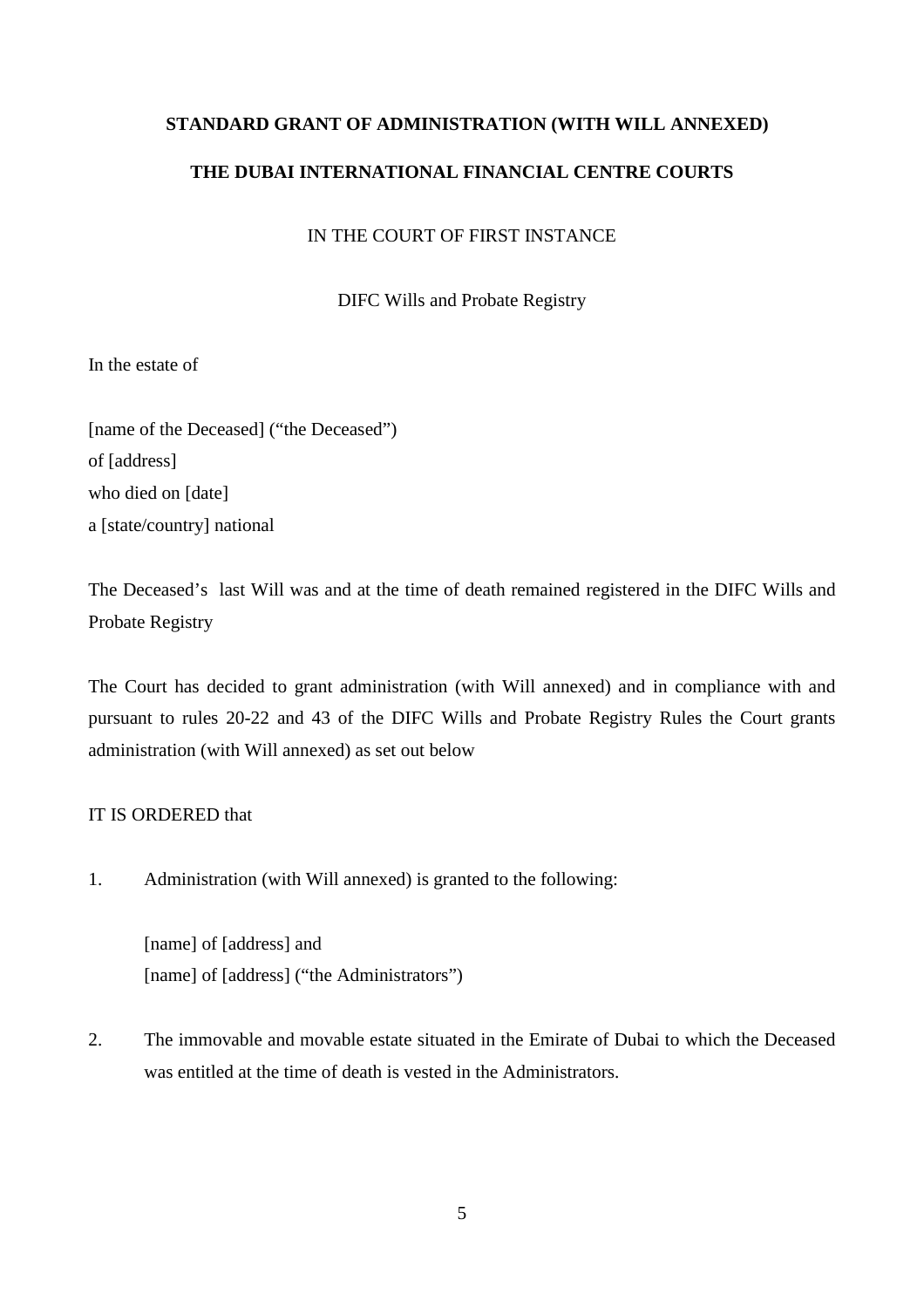3. The Administrators shall have all the duties, rights and powers imposed or conferred on them by the Will, the DIFC Wills and Probate Registry Rules and the laws of the DIFC, as outlined in the first schedule below.

Issued by

[Registrar]

| Date of issue |
|---------------|
| At:           |
| [Seal]        |

#### First Schedule

#### Duties, rights and powers of Administrators

## General

(1) The Administrators shall have the same duties, rights and powers as an executor would have had under a grant of probate.

#### Duties

- (2) The Administrators shall administer and distribute the Deceased's estate in accordance with the Will, the DIFC Wills and Probate Registry Rules and the laws of the DIFC.
- (3) Without limiting the generality of paragraph (2) above, the Administrators shall:-
	- (a) ascertain the debts and liabilities of the Deceased;
	- (b) pay all expenses, debts and other liabilities as are properly payable;
	- (c) distribute the remainder of the estate to the beneficiaries (who and their relation to the Deceased are listed in the second schedule); and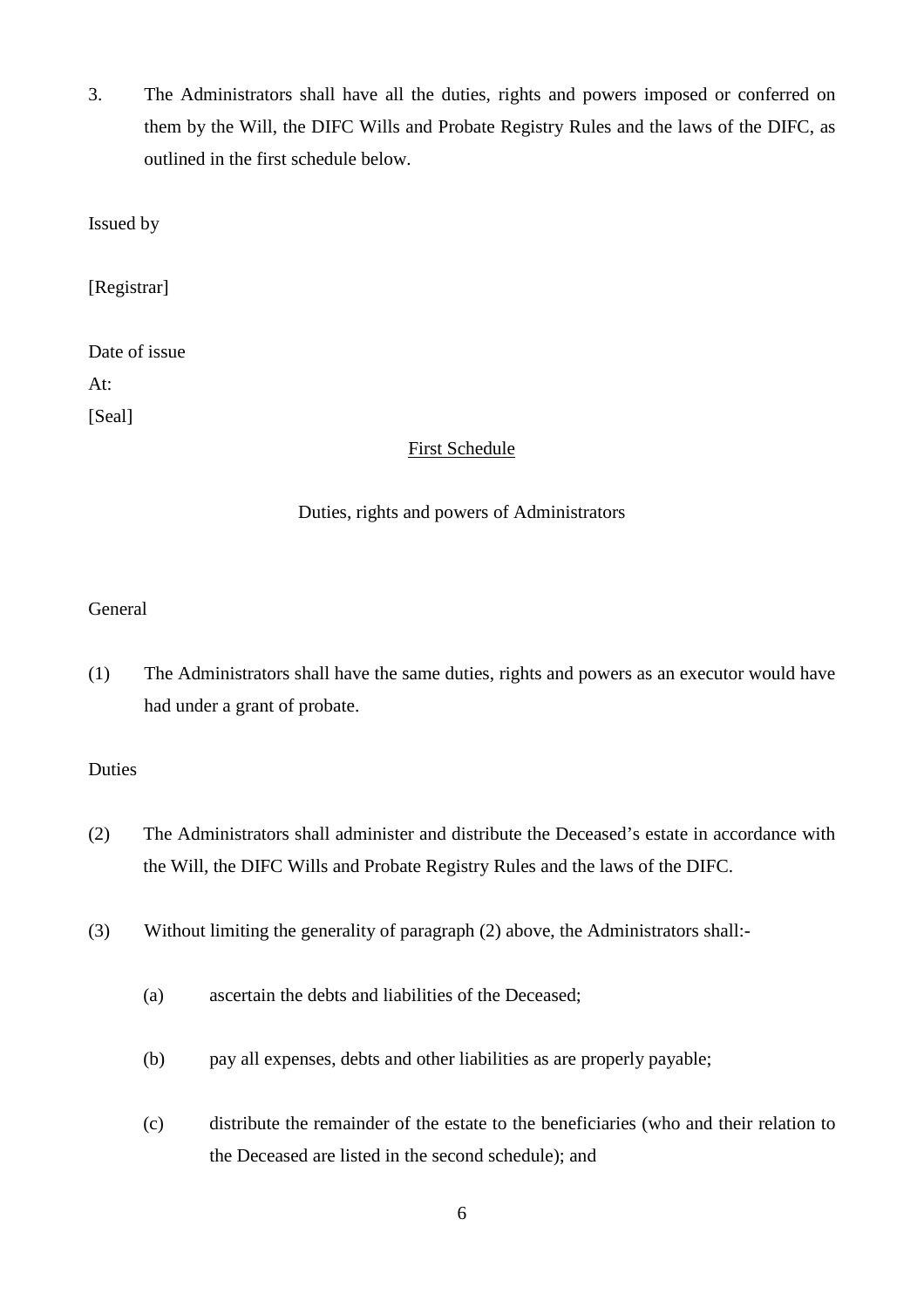(d) keep accurate accounts and records of their administration.

## Rights

- (4) The Administrators may reimburse themselves out of the estate for or pay out of the estate all expenses and liabilities properly incurred in connection with the administration of the estate.
- (5) The Administrators shall be relieved from liability, indemnified and otherwise protected in such manner as is provided for by the Will, the DIFC Wills and Probate Registry Rules and the laws of the DIFC.

- (6) The Administrators shall have all the powers conferred by the Will, the DIFC Wills and Probate Registry Rules and the laws of the DIFC.
- (7) Subject to the terms of the Will, the Administrators shall, for the purpose of exercising their functions, have all the powers of an absolute owner and, without limiting the generality of the same, they may:-
	- (a) sell, grant options, mortgage, pledge, lease and otherwise deal with or dispose of any property comprised in the estate ("estate property");
	- (b) exchange, partition or otherwise change the character of estate property;
	- (c) open and deposit estate money in an account in a regulated financial services institution;
	- (d) repair, maintain, develop or improve estate property;
	- (e) borrow money, charge estate property as security for any liability properly incurred by them or indemnify any person for any liability properly payable out of estate property;
	- (f) bring or defend any claim on behalf of the estate and represent the estate in any proceedings and before any person or authority;
	- (g) compromise claims on behalf of the estate;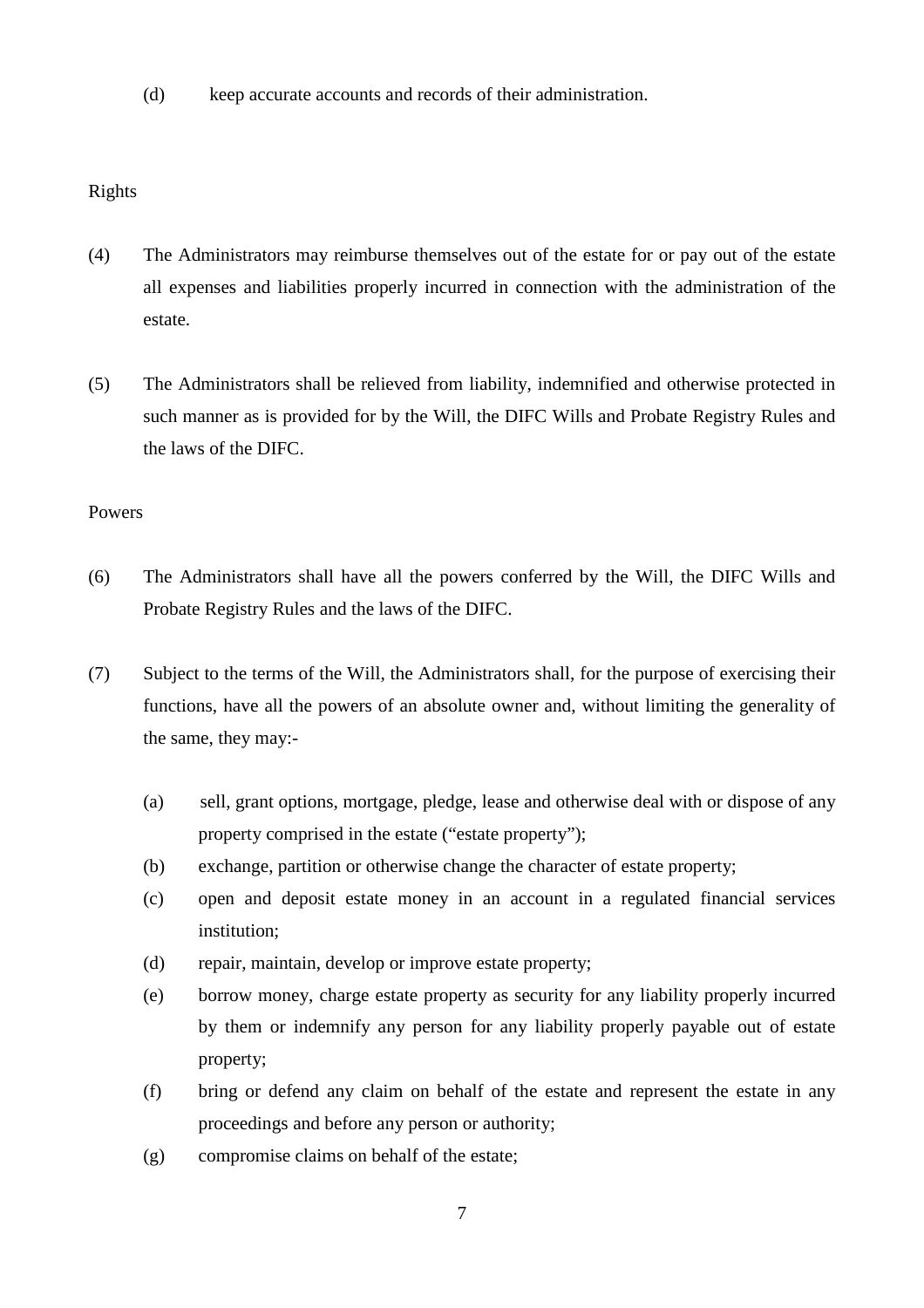- (h) appropriate estate property in or towards satisfaction of the interest of a beneficiary in such matter and in accordance with such valuation as they think fit;
- (i) ascertain and fix the value of any estate property in such manner as they think fit;
- (j) pay an amount distributable to a beneficiary who is under a legal disability or who the Administrators reasonably believe is incapacitated, by paying it directly to the beneficiary or his guardian (receipt of which shall constitute a full discharge) or by applying it for the beneficiary's benefit or by managing it as a separate fund on the beneficiary's behalf;
- (k) with respect to interests in partnerships, companies or other business organisations, continue the business or trade and take any action that may be taken by shareholders, members or holders of any other interest that was vested in the Deceased, including merging, dissolving or otherwise changing the form of the business organisation or contributing additional capital;
- (l) with respect to stocks and securities, exercise the rights of an absolute owner, including the right to vote or give proxies to vote;
- (m) deposit documents relating to the estate with any person and vest estate property (or place it in the possession or control of) any person as nominee;
- (n) insure the estate property against damage or loss;
- (o) pay expenses incurred in the administration of the estate;
- (p) employ agents and delegate in writing any functions which the laws of the DIFC or the Will permit to be delegated;
- (q) transfer estate property to or otherwise vest it in a beneficiary;
- (r) permit a beneficiary to take possession of land before it is transferred to or otherwise vested in him;
- (s) on completion of administration of the estate, exercise the powers appropriate to wind up the administration of the estate and distribute the estate property to the persons entitled to it;
- (t) sign all documents required to carry out their functions including signing documents in front of all competent authorities;
- (u) do anything that is incidental or conducive to the exercise of their functions.

#### Second Schedule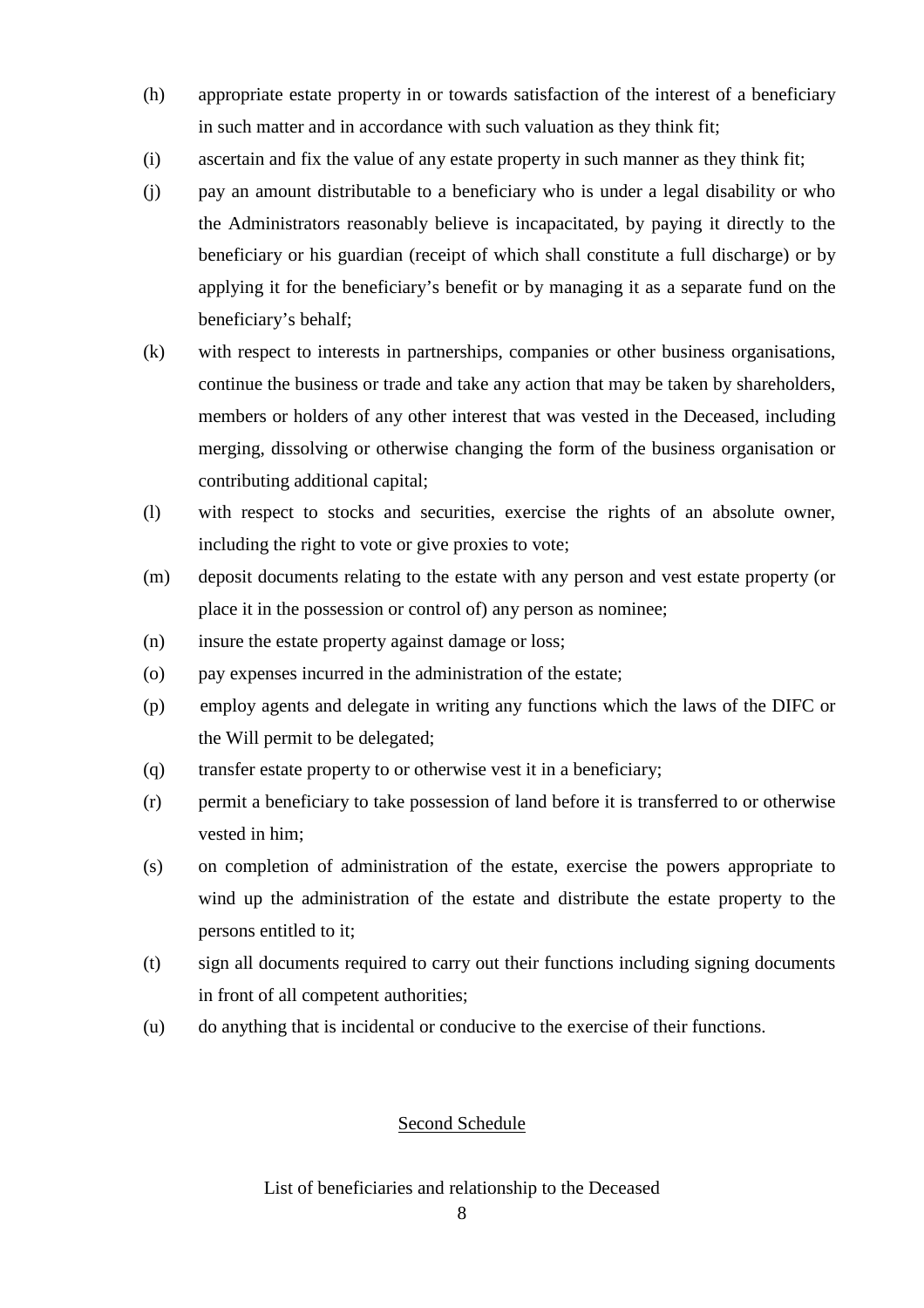## **GRANT OF PROBATE WITH POWER RESERVED**

## **THE DUBAI INTERNATIONAL FINANCIAL CENTRE COURTS**

#### IN THE COURT OF FIRST INSTANCE

DIFC Wills and Probate Registry

In the estate of

[name of the Deceased] ("the Deceased") of [address] who died on [date] a [state/country] national

The Deceased's last Will was and at the time of death remained registered in the DIFC Wills and Probate Registry

An application for a grant has been made by some only of the executors named in the Will and in compliance with and pursuant to rules 20, 21 and 43 of the DIFC Wills and Probate Registry Rules the Court grants probate as set out below

#### IT IS ORDERED that

1. Probate of the Will is granted to the following executors named in the Will:

[name] of [address] and [name] of [address] ("the Executors")

but without affecting the ability of such of the others as have not renounced to apply to become executors jointly with those named above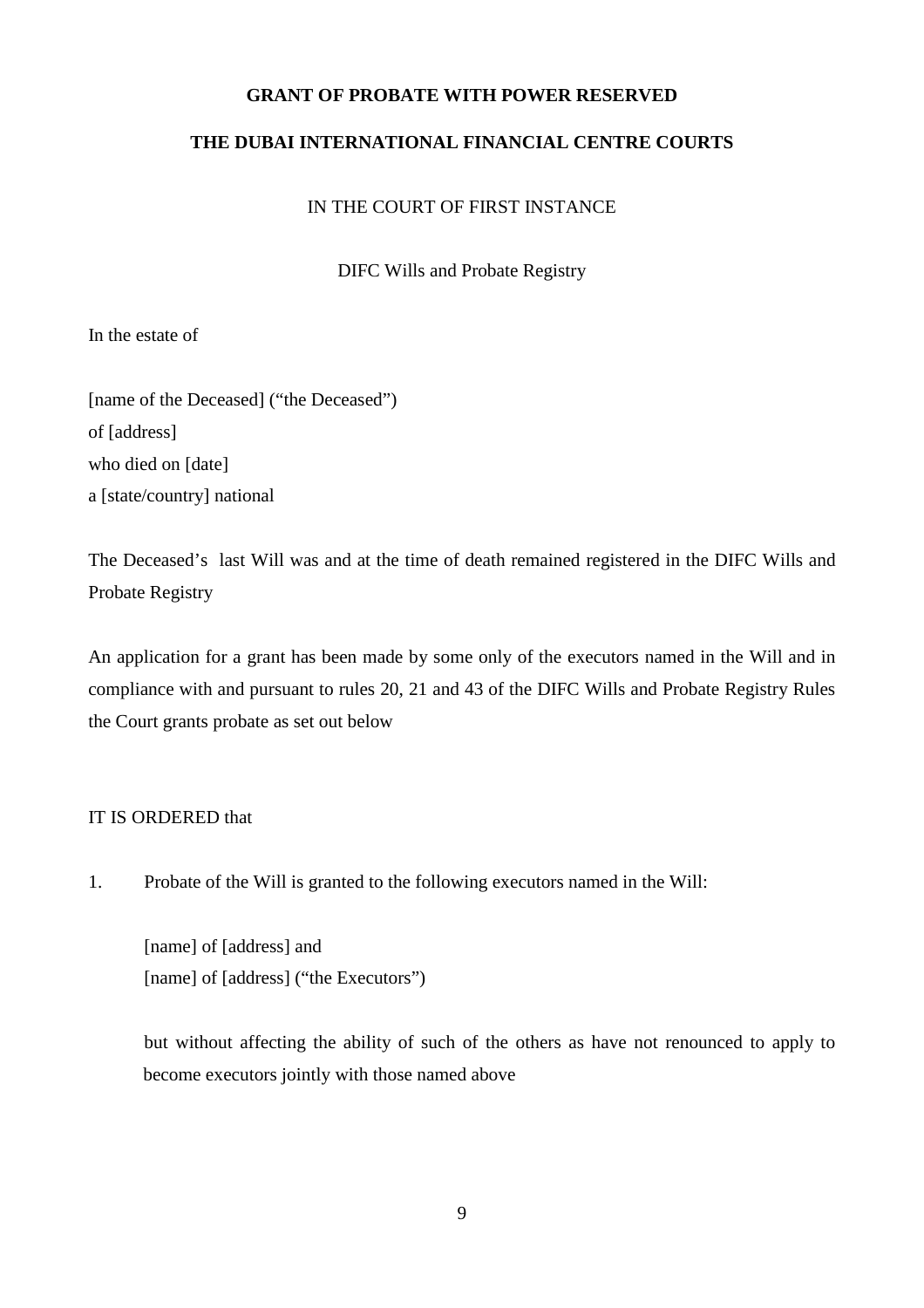- 2. The immovable and movable estate situated in the Emirate of Dubai to which the Deceased was entitled at the time of death is vested in the Executors
- 3. The Executors shall have all the duties, rights and powers imposed or conferred on them by the Will, the DIFC Wills and Probate Registry Rules and the laws of the DIFC, as outlined in the first schedule below.

Issued by

[Registrar] Date of issue At: [Seal]

## First Schedule

## Duties, rights and powers of Executors

## Duties

- (1) The Executors shall administer and distribute the Deceased's estate in accordance with the Will, the DIFC Wills and Probate Registry Rules and the laws of the DIFC.
- (2) Without limiting the generality of paragraph (1) above, the Executors shall:-
	- (a) ascertain the debts and liabilities of the Deceased;
	- (b) pay all expenses, debts and other liabilities as are properly payable;
	- (c) distribute the remainder of the estate to the beneficiaries (who and their relation to the Deceased are listed in the second schedule); and
	- (d) keep accurate accounts and records of their administration;

## Rights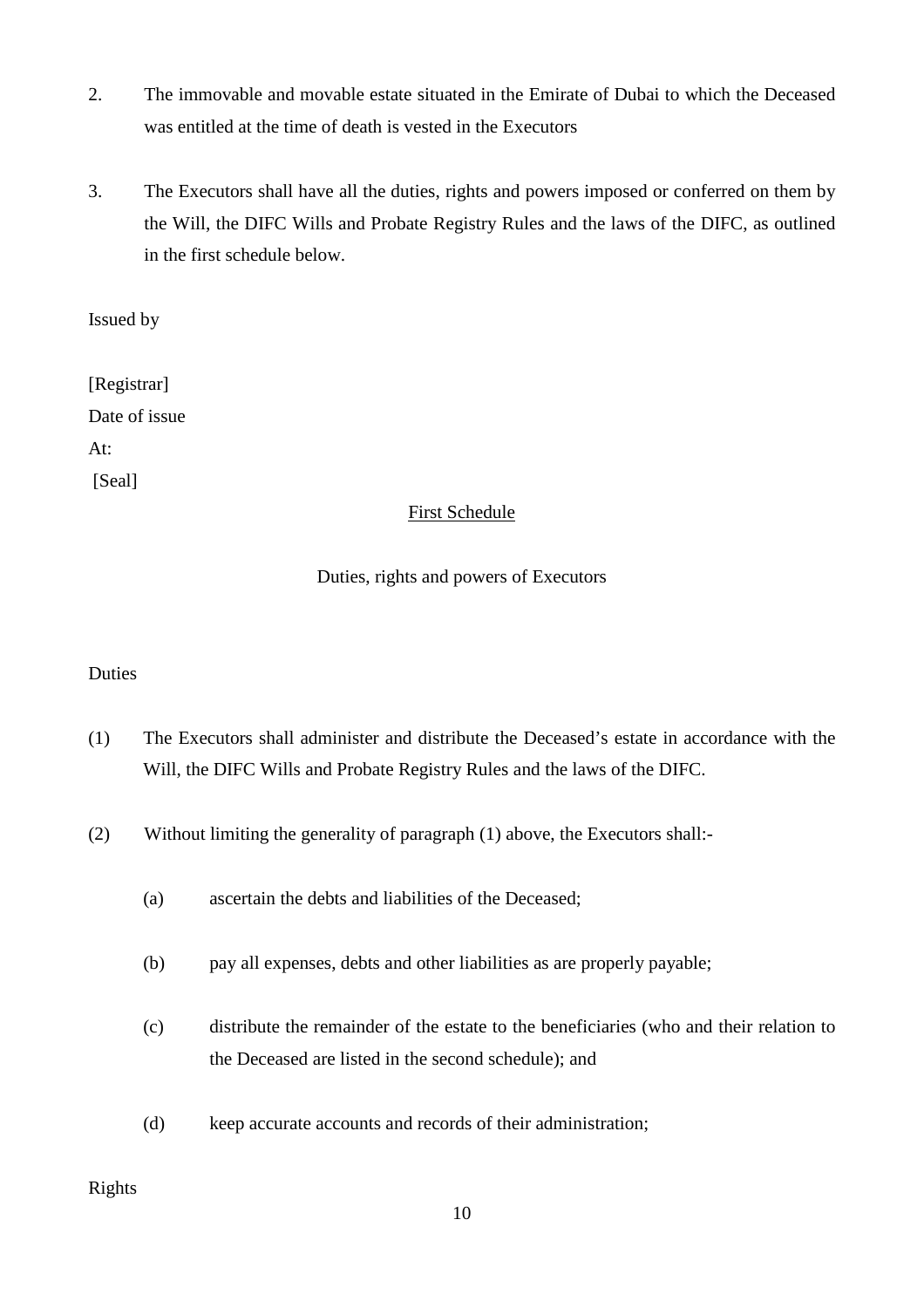- (3) The Executors may reimburse themselves out of the estate for or pay out of the estate all expenses and liabilities properly incurred in connection with the administration of the estate.
- (4) The Executors shall be relieved from liability, indemnified and otherwise protected in such manner as is provided for by the Will, the DIFC Wills and Probate Registry Rules and the laws of the DIFC.

- (5) The Executors shall have all the powers conferred by the Will, the DIFC Wills and Probate Registry Rules and the laws of the DIFC.
- (6) Subject to the terms of the Will, the Executors shall, for the purpose of exercising their functions, have all the powers of an absolute owner and, without limiting the generality of the same, they may:-
	- (a) sell, grant options, mortgage, pledge, lease and otherwise deal with or dispose of any property comprised in the estate ("estate property");
	- (b) exchange, partition or otherwise change the character of estate property;
	- (c) open and deposit estate money in an account in a regulated financial services institution;
	- (d) repair, maintain, develop or improve estate property;
	- (e) borrow money, charge estate property as security for any liability properly incurred by them or indemnify any person for any liability properly payable out of estate property;
	- (f) bring or defend any claim on behalf of the estate and represent the estate in any proceedings and before any person or authority;
	- (g) compromise claims on behalf of the estate;
	- (h) appropriate estate property in or towards satisfaction of the interest of a beneficiary in such matter and in accordance with such valuation as they thinks fit;
	- (i) ascertain and fix the value of any estate property in such manner as they think fit;
	- (j) pay an amount distributable to a beneficiary who is under a legal disability or who the Administrators reasonably believe is incapacitated, by paying it directly to the beneficiary or his guardian (receipt of which shall constitute a full discharge) or by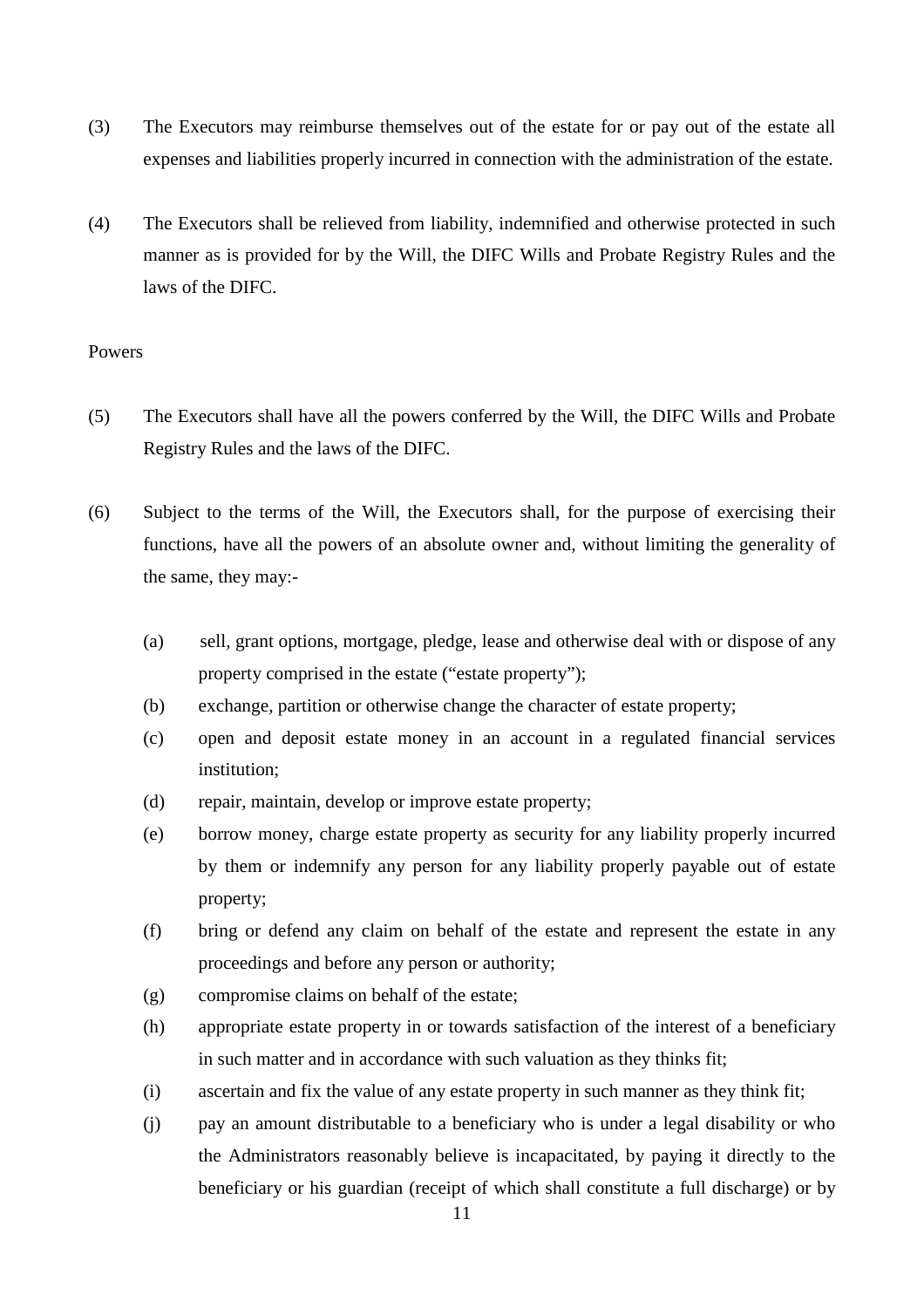applying it for the beneficiary's benefit or by managing it as a separate fund on the beneficiary's behalf;

- (k) with respect to interests in partnerships, companies or other business organisations, continue the business or trade and take any action that may be taken by shareholders, members or holders of any other interest that was vested in the Deceased, including merging, dissolving or otherwise changing the form of the business organisation or contributing additional capital;
- (l) with respect to stocks and securities, exercise the rights of an absolute owner, including the right to vote or give proxies to vote;
- (m) deposit documents relating to the estate with any person and vest estate property (or place it in the possession or control of) any person as nominee;
- (n) insure the estate property against damage or loss;
- (o) pay expenses incurred in the administration of the estate;
- (p) employ agents and delegate in writing any functions which the laws of the DIFC or the Will permit to be delegated;
- (q) transfer estate property to or otherwise vest it in a beneficiary;
- (r) permit a beneficiary to take possession of land before it is transferred to or otherwise vested in him;
- (s) on completion of administration of the estate, exercise the powers appropriate to wind up the administration of the estate and distribute the estate property to the persons entitled to it;
- (t) sign all documents required to carry out their functions including signing documents in front of all competent authorities;
- (u) do anything that is incidental or conducive to the exercise of their functions.

## Second Schedule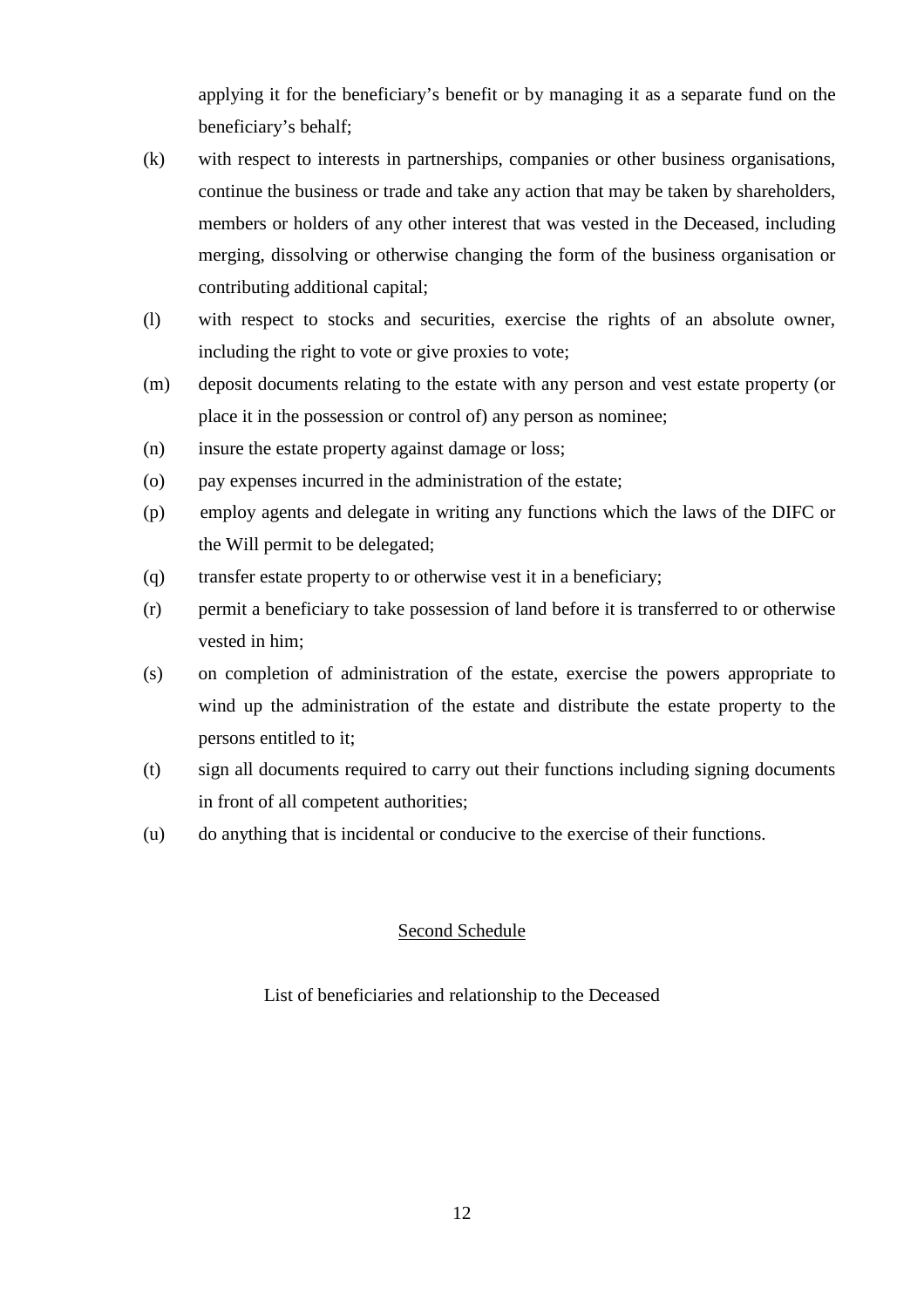## **GRANT FOR USE AND BENEFIT**

## **THE DUBAI INTERNATIONAL FINANCIAL CENTRE COURTS**

## IN THE COURT OF FIRST INSTANCE

DIFC Wills and Probate Registry

In the estate of [name of the Deceased] ("the Deceased") of [address] who died on [date] a [state/country] national

The Deceased's last Will was and at the time of death remained registered in the DIFC Wills and Probate Registry

In compliance with and pursuant to rules 20, 2[1](#page-12-0),  $[36 \text{ or } 39]$ <sup>1</sup> and 43 of the DIFC Wills and Probate Registry Rules the Court grants administration (with Will annexed) as set out below

## IT IS ORDERED that

1. Administration (with Will annexed) is granted to the following:

[name] of [address] and [name] of [address] ("the Administrators")

for the use and benefit of [name] limited until a further grant is made

2. The immovable and movable estate situated in the Emirate of Dubai to which the Deceased was entitled at the time of death is vested in the Administrators

<span id="page-12-0"></span> $<sup>1</sup>$  One option should be deleted, as appropriate.</sup>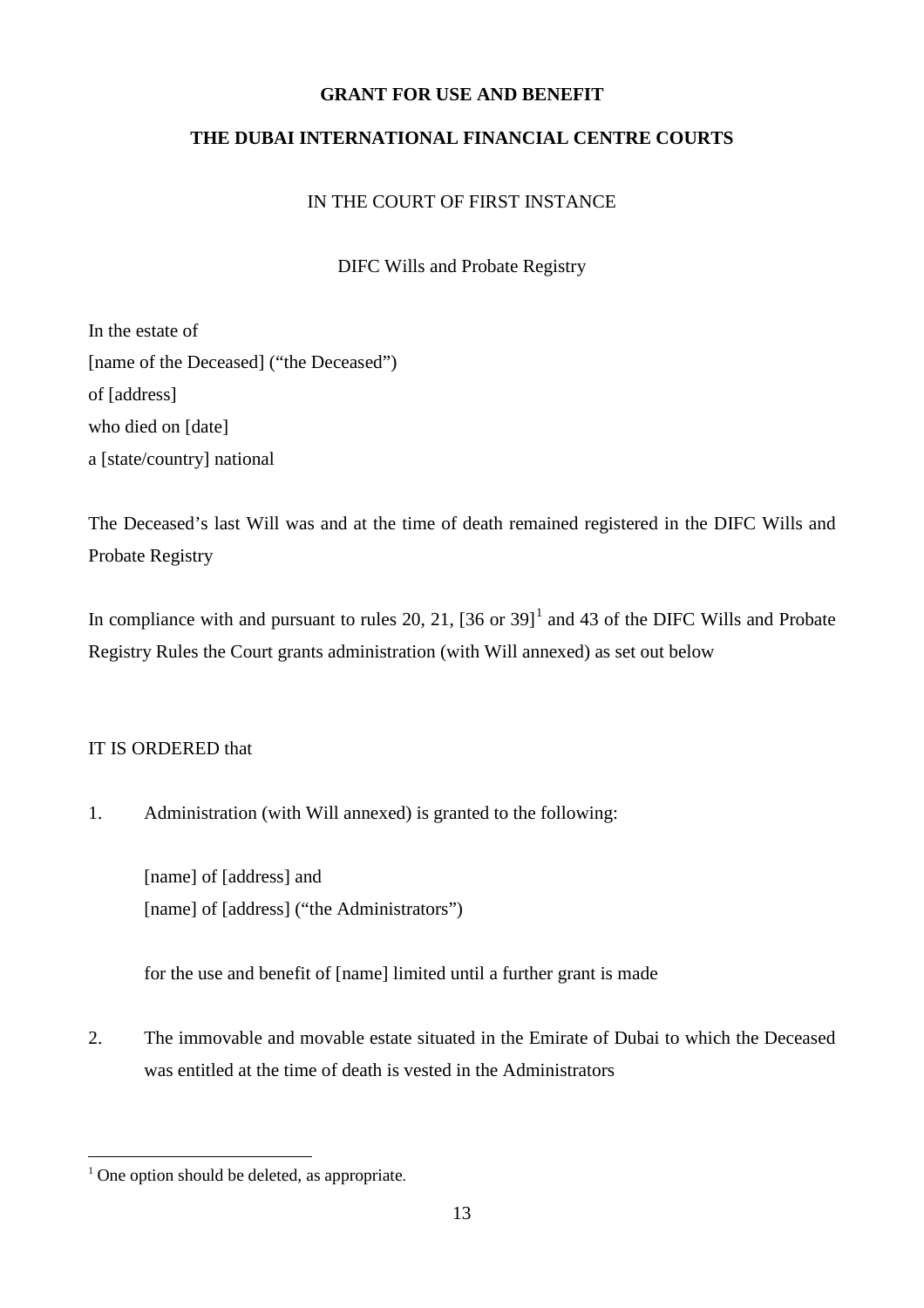3. The Administrators shall have all the duties, rights and powers imposed or conferred on them by the Will, the DIFC Wills and Probate Registry Rules and the laws of the DIFC, as outlined in the first schedule below.

Issued by [Registrar] Date of issue At: [Seal]

## First Schedule

## Duties, rights and powers of Administrators

#### General

(1) The Administrators shall have the same duties, rights and powers as an executor would have had under a grant of probate.

#### Duties

- (2) The Administrators shall administer and distribute the Deceased's estate in accordance with the Will, the DIFC Wills and Probate Registry Rules and the laws of the DIFC.
- (3) Without limiting the generality of paragraph (2) above, the Administrators shall:-
	- (a) ascertain the debts and liabilities of the Deceased;
	- (b) pay all expenses, debts and other liabilities as are properly payable;
	- (c) distribute the remainder of the estate to the beneficiaries (who and their relationship to the Deceased are listed in the second schedule); and
	- (d) keep accurate accounts and records of their administration.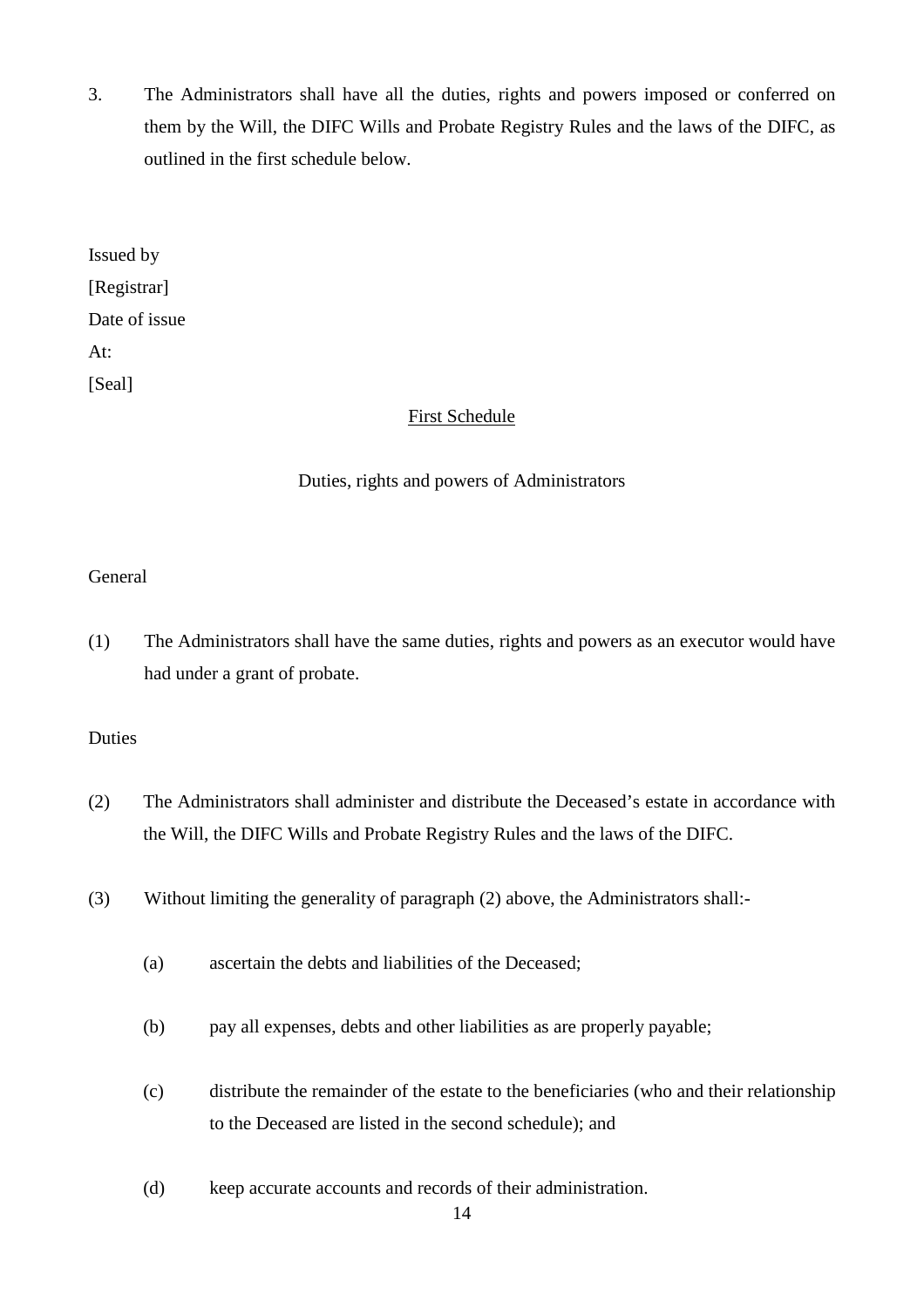Rights

- (4) The Administrators may reimburse themselves out of the estate for or pay out of the estate all expenses and liabilities properly incurred in connection with the administration of the estate.
- (5) The Administrators shall be relieved from liability, indemnified and otherwise protected in such manner as is provided for by the Will, the DIFC Wills and Probate Registry Rules and the laws of the DIFC.

- (6) The Administrators shall have all the powers conferred by the Will, the DIFC Wills and Probate Registry Rules and the laws of the DIFC.
- (7) Subject to the terms of the Will, the Administrators shall, for the purpose of exercising their functions, have all the powers of an absolute owner and, without limiting the generality of the same, they may:-
	- (a) sell, grant options, mortgage, pledge, lease and otherwise deal with or dispose of any property comprised in the estate ("estate property");
	- (b) exchange, partition or otherwise change the character of estate property;
	- (c) open and deposit estate money in an account in a regulated financial services institution;
	- (d) repair, maintain, develop or improve estate property;
	- (e) borrow money, charge estate property as security for any liability properly incurred by them or indemnify any person for any liability properly payable out of estate property;
	- (f) bring or defend any claim on behalf of the estate and represent the estate in any proceedings and before any person or authority;
	- (g) compromise claims on behalf of the estate;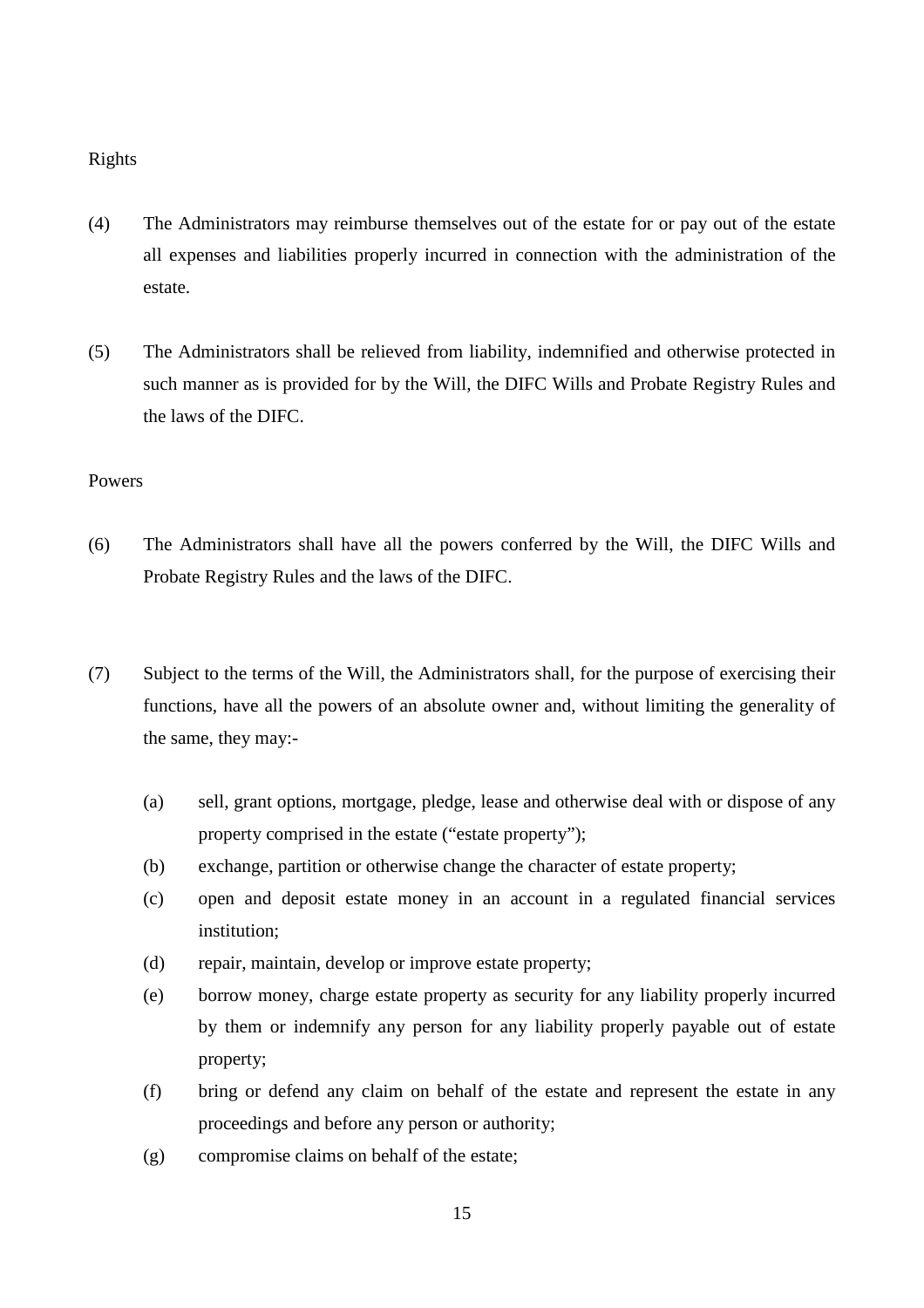- (h) appropriate estate property in or towards satisfaction of the interest of a beneficiary in such matter and in accordance with such valuation as they thinks fit;
- (i) ascertain and fix the value of any estate property in such manner as they think fit;
- (j) pay an amount distributable to a beneficiary who is under a legal disability or who the Administrators reasonably believe is incapacitated, by paying it directly to the beneficiary or his guardian (receipt of which shall constitute a full discharge) or by applying it for the beneficiary's benefit or by managing it as a separate fund on the beneficiary's behalf;
- (k) with respect to interests in partnerships, companies or other business organisations, continue the business or trade and take any action that may be taken by shareholders, members or holders of any other interest that was vested in the Deceased, including merging, dissolving or otherwise changing the form of the business organisation or contributing additional capital;
- (l) with respect to stocks and securities, exercise the rights of an absolute owner, including the right to vote or give proxies to vote;
- (m) deposit documents relating to the estate with any person and vest estate property (or place it in the possession or control of) any person as nominee;
- (n) insure the estate property against damage or loss;
- (o) pay expenses incurred in the administration of the estate;
- (p) employ agents and delegate in writing any functions which the laws of the DIFC or the Will permit to be delegated;
- (q) transfer estate property to or otherwise vest it in a beneficiary;
- (r) permit a beneficiary to take possession of land before it is transferred to or otherwise vested in him;
- (s) on completion of administration of the estate, exercise the powers appropriate to wind up the administration of the estate and distribute the estate property to the persons entitled to it;
- (t) sign all documents required to carry out their functions including signing documents in front of all competent authorities;
- (u) do anything that is in incidental or conducive to the exercise of their functions.

#### Second Schedule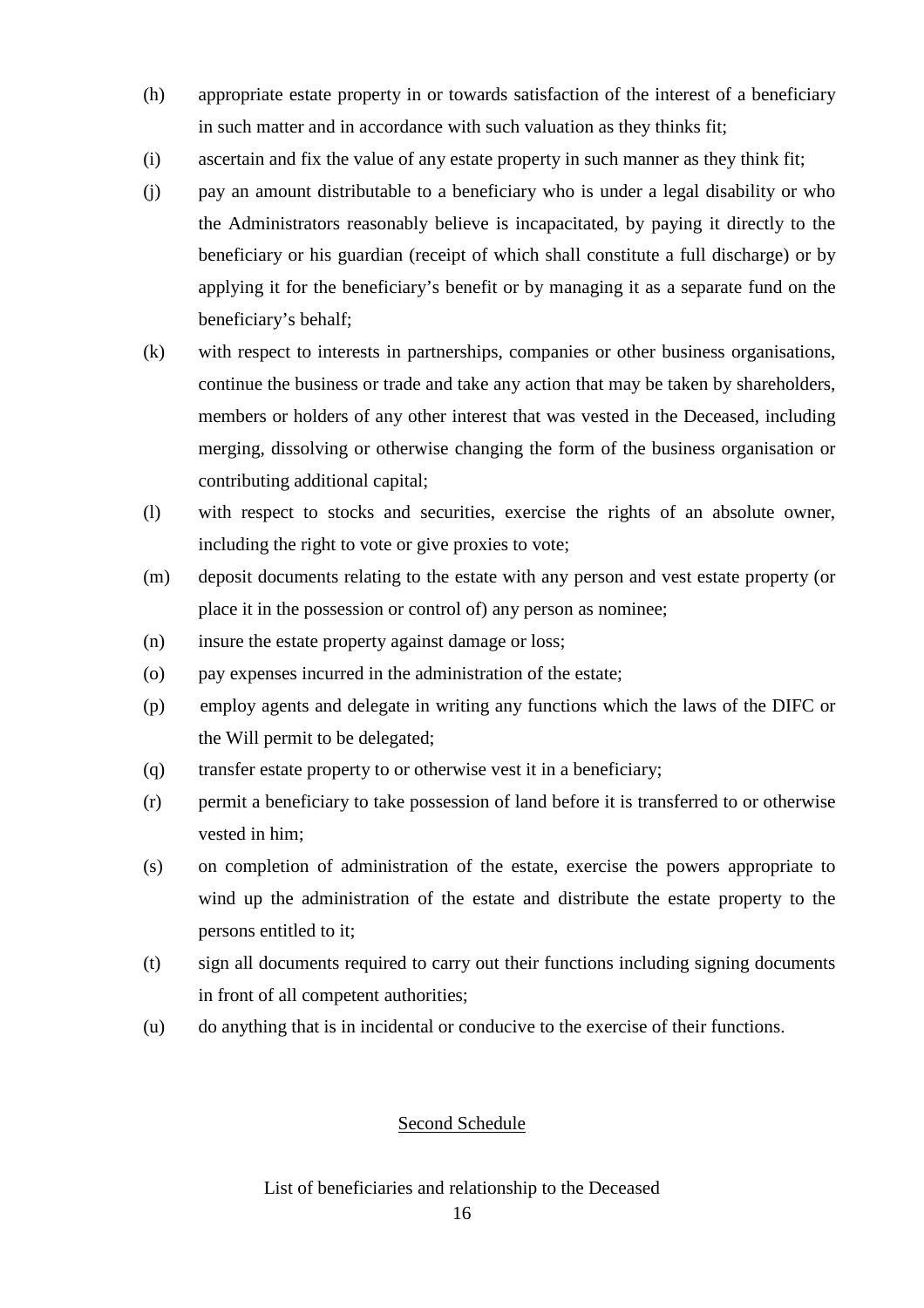## **GRANT WHERE ESTATE PARTLY UNADMINISITERED**

## **THE DUBAI INTERNATIONAL FINANCIAL CENTRE COURTS**

#### IN THE COURT OF FIRST INSTANCE

DIFC Wills and Probate Registry

In the estate of

[name of the Deceased] ("the Deceased") of [address] who died on [date] a [state/country] national

The Deceased's last Will was and at the time of death remained registered in the DIFC Wills and Probate Registry

On [date] [form of grant] was granted by the DIFC Wills and Probate Registry to [administrator(s)]

Part of the Deceased's estate has been left unadministered because [reason for lack of administration]

## IT IS ORDERED that

1. Administration (with Will annexed) of the Deceased's estate which has been left unadministered is granted to the following:

[name] of [address] and [name] of [address] ("the Administrators")

2. The immovable and movable estate situated in the Emirate of Dubai to which the Deceased was entitled at the time of death and which was left unadministered is vested in the Administrators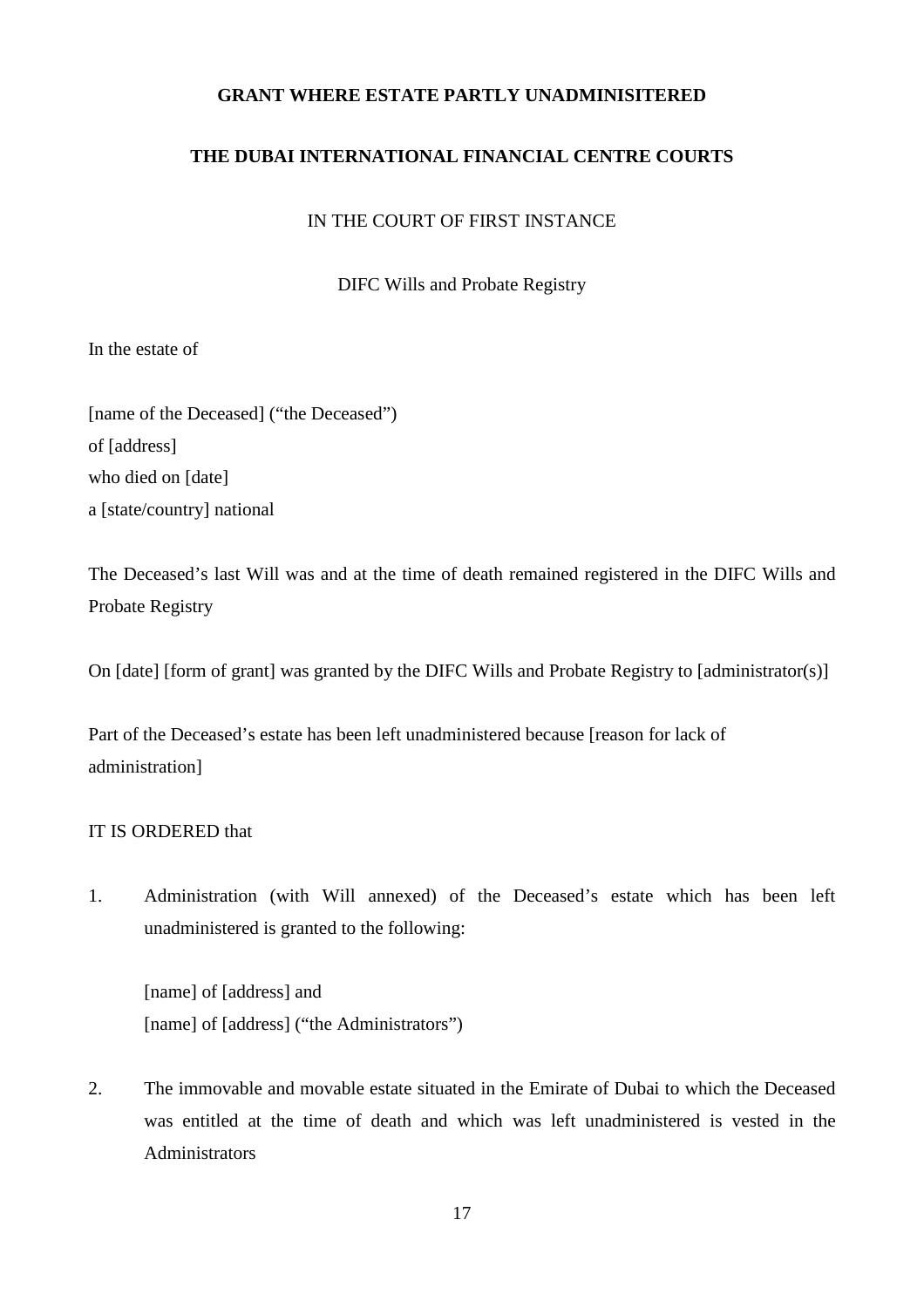3. The Administrators shall have all the duties, rights and powers imposed or conferred on them by the Will, the DIFC Wills and Probate Registry Rules and the laws of the DIFC, as outlined in the first schedule below

Issued by

[Registrar]

Date of issue

At:

[Seal]

## First Schedule

## Duties, rights and powers of Administrators

#### General

(1) The Administrators shall have the same duties, rights and powers as an executor would have had under a grant of probate.

## Duties

- (2) The Administrators shall administer and distribute the Deceased's estate which has been left unadministered in accordance with the Will, the DIFC Wills and Probate Registry Rules and the laws of the DIFC.
- (3) Without limiting the generality of paragraph (2) above, the Administrators shall:-
	- (a) ascertain the debts and liabilities of the Deceased;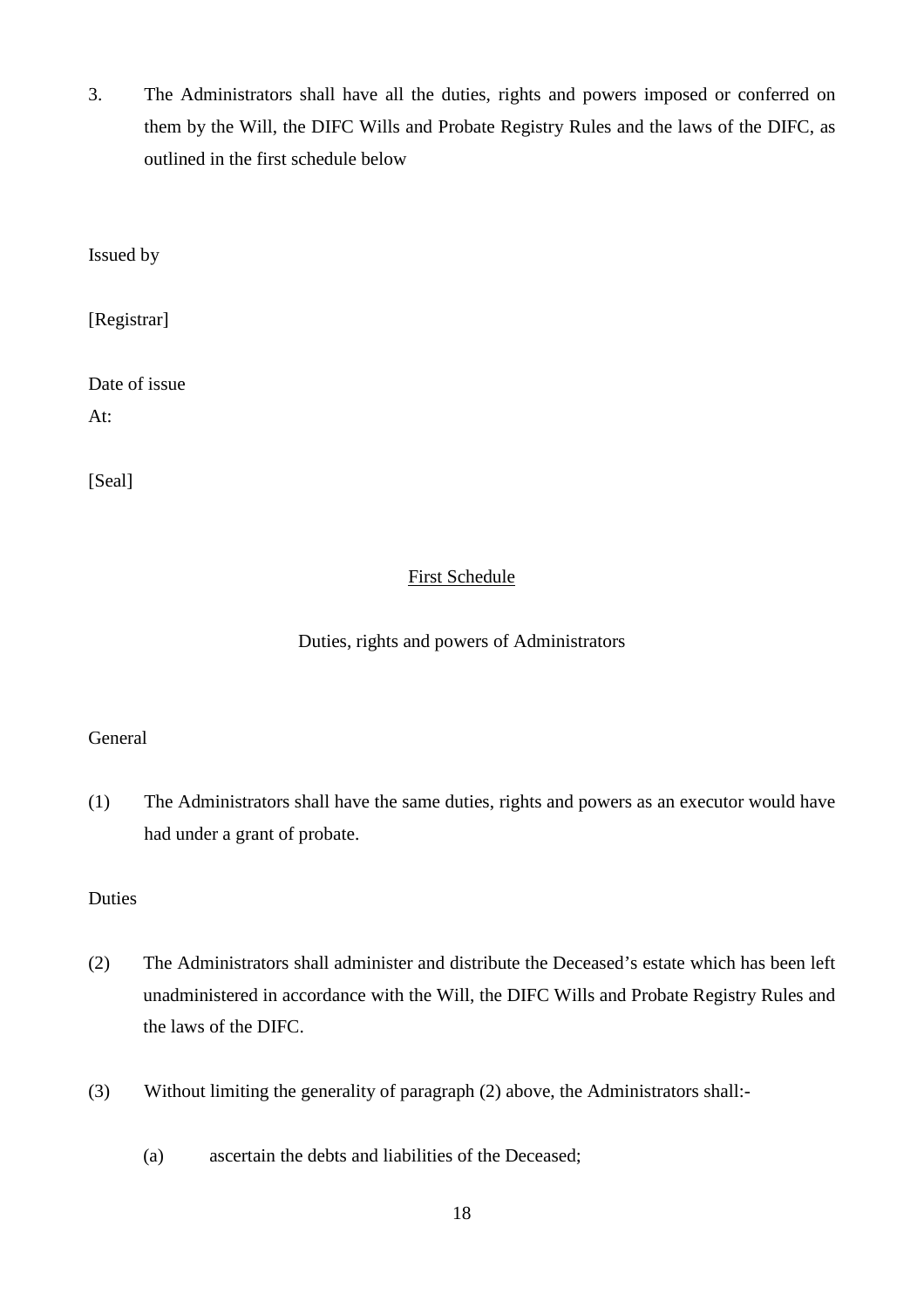- (b) pay all expenses, debts and other liabilities as are properly payable;
- (c) distribute the remainder of the estate which has been left unadministered to the beneficiaries (who and their relationship to the Deceased are listed in the second schedule); and
- (d) keep accurate accounts and records of their administration.

## Rights

- (4) The Administrators may reimburse themselves out of the estate for or pay out of the estate all expenses and liabilities properly incurred in connection with the administration of the estate.
- (5) The Administrators shall be relieved from liability, indemnified and otherwise protected in such manner as is provided for by the Will, the DIFC Wills and Probate Registry Rules and the laws of the DIFC.

- (6) The Administrators shall have all the powers conferred by the Will, the DIFC Wills and Probate Registry Rules and the laws of the DIFC.
- (7) Subject to the terms of the Will, the Administrators shall, for the purpose of exercising their functions, have all the powers of an absolute owner and, without limiting the generality of the same, they may:-
	- (a) sell, grant options, mortgage, pledge, lease and otherwise deal with or dispose of any property comprised in the estate ("estate property");
	- (b) exchange, partition or otherwise change the character of estate property;
	- (c) open and deposit estate money in an account in a regulated financial services institution;
	- (d) repair, maintain, develop or improve estate property;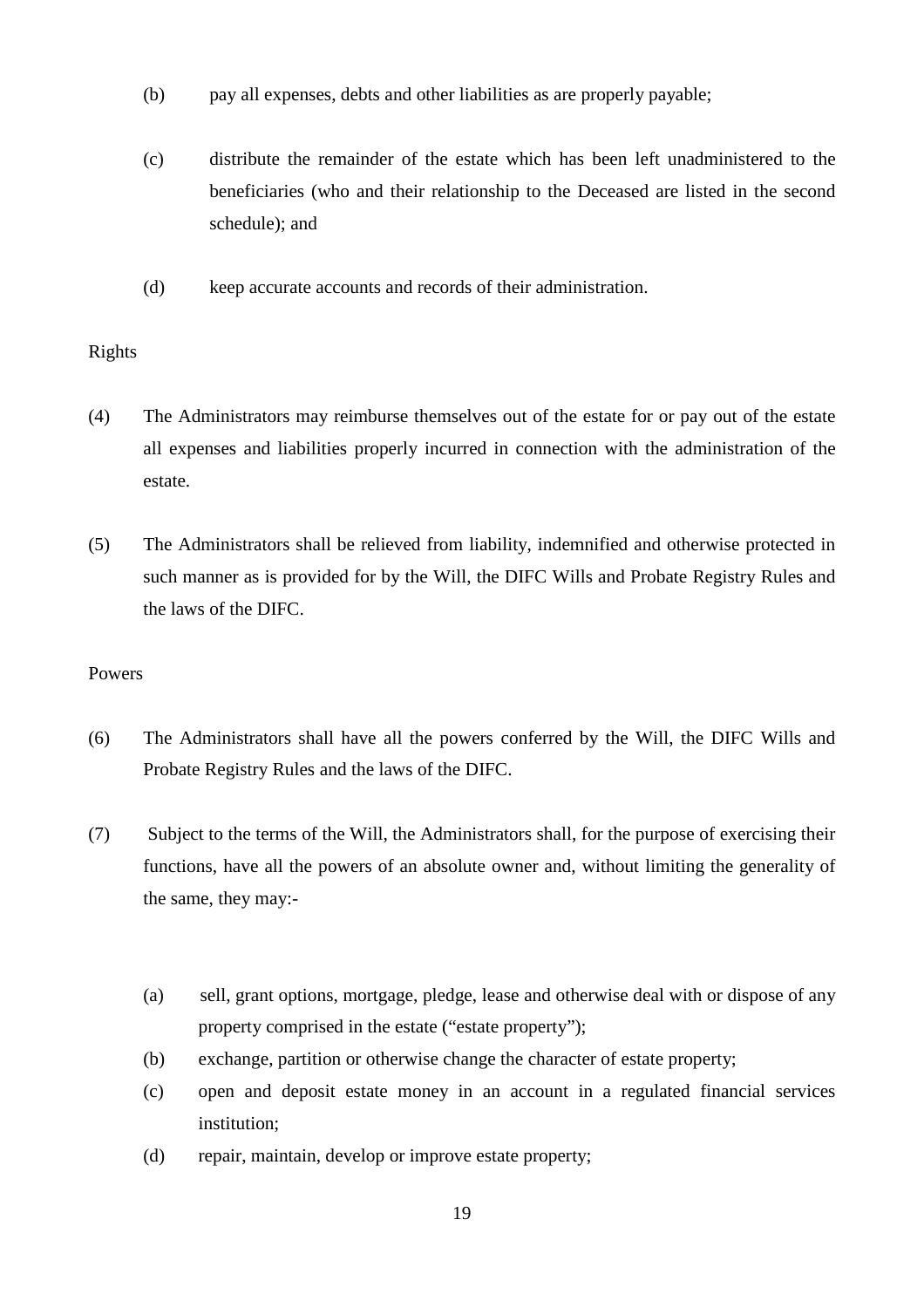- (e) borrow money, charge estate property as security for any liability properly incurred by them or indemnify any person for any liability properly payable out of estate property;
- (f) bring or defend any claim on behalf of the estate and represent the estate in any proceedings and before any person or authority;
- (g) compromise claims on behalf of the estate;
- (h) appropriate estate property in or towards satisfaction of the interest of a beneficiary in such matter and in accordance with such valuation as they thinks fit;
- (i) ascertain and fix the value of any estate property in such manner as they think fit;
- (j) pay an amount distributable to a beneficiary who is under a legal disability or who the Administrators reasonably believe is incapacitated, by paying it directly to the beneficiary or his guardian (receipt of which shall constitute a full discharge) or by applying it for the beneficiary's benefit or by managing it as a separate fund on the beneficiary's behalf;
- (k) with respect to interests in partnerships, companies or other business organisations, continue the business or trade and take any action that may be taken by shareholders, members or property ownership, including merging, dissolving or otherwise changing the form of the business organisation or contributing additional capital;
- (l) with respect to stocks and securities, exercise the rights of an absolute owner, including the right to vote or give proxies to vote;
- (m) deposit documents relating to the estate with any person and vest estate property (or place it in the possession or control of) any person as nominee;
- (n) insure the estate property against damage or loss;
- (o) pay expenses incurred in the administration of the estate;
- (p) employ agents and delegate in writing any functions which the laws of the DIFC or the Will permit to be delegated;
- (q) transfer estate property to or otherwise vest it in a beneficiary;
- (r) permit a beneficiary to take possession of land before it is transferred to or otherwise vested in him;
- (s) on completion of administration of the estate, exercise the powers appropriate to wind up the administration of the estate and distribute the estate property to the persons entitled to it;
- (t) sign all documents required to carry out their functions including signing documents in front of all competent authorities;
- (u) do anything that is incidental or conducive to the exercise of their functions.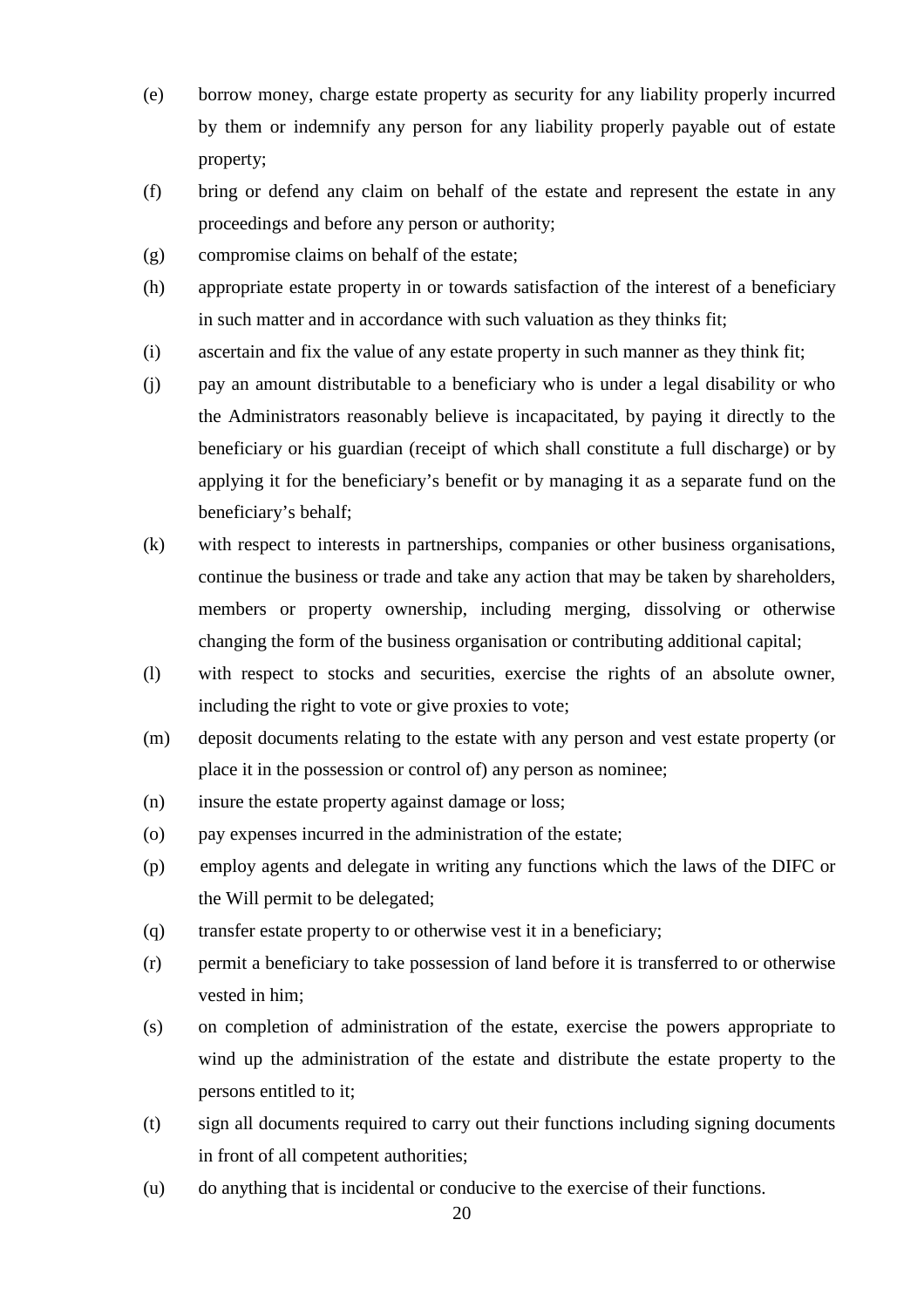## Second Schedule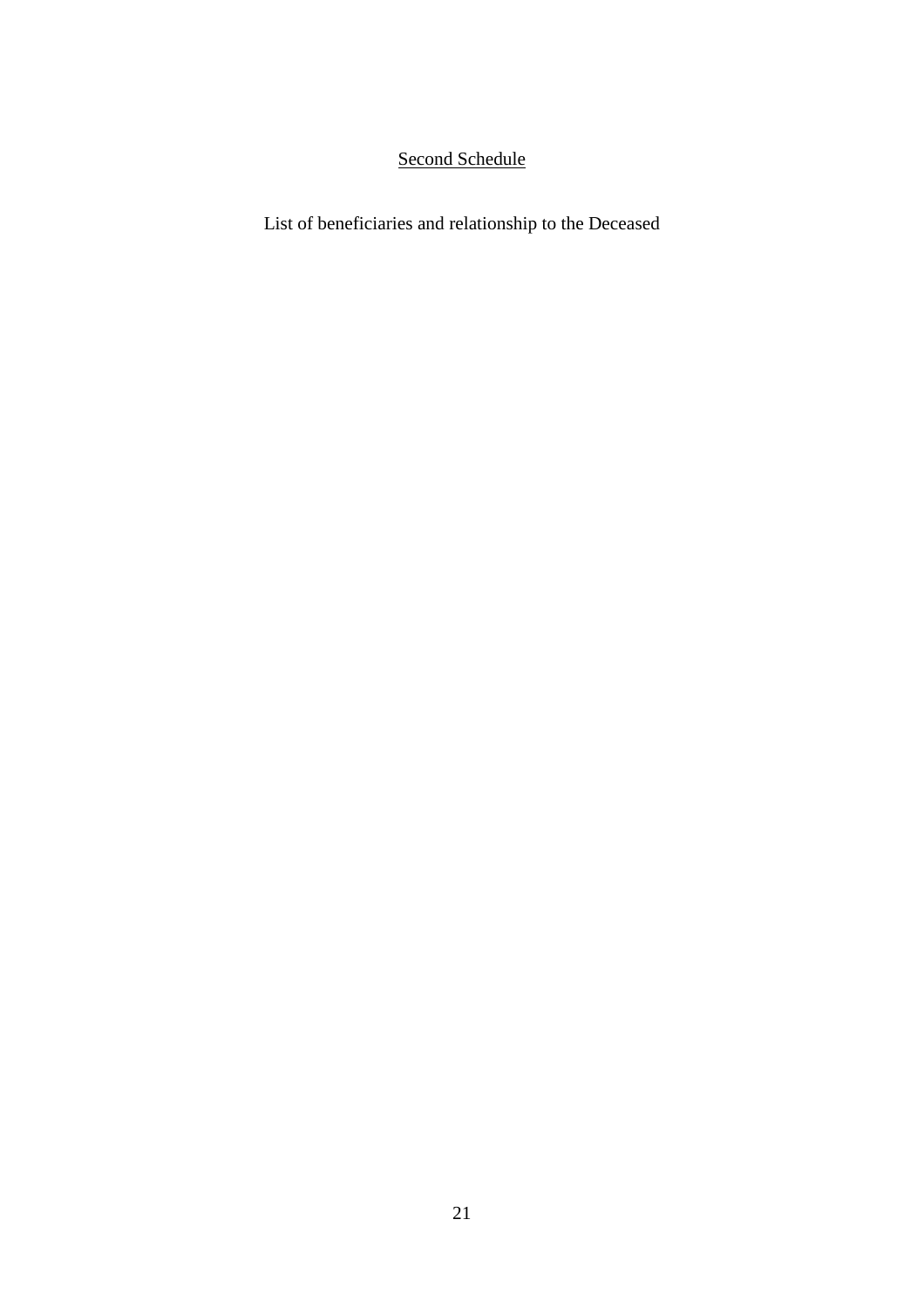# **INTERIM GRANT THE DUBAI INTERNATIONAL FINANCIAL CENTRE COURTS**

## IN THE COURT OF FIRST INSTANCE

DIFC Wills and Probate Registry

In the estate of [name of the Deceased] ("the Deceased") of [address] who died on [date] a [state/country] national

The Deceased's last Will was and at the time of death remained registered in the DIFC Wills and Probate Registry

The Court has decided to make a limited grant of administration (with Will annexed) and in compliance with and pursuant to rules 20-22, 42 and 43 of the DIFC Wills and Probate Registry Rules the Court grants administration (with Will annexed) as set out below

#### IT IS ORDERED that

1. Administration (with Will annexed) is granted to the following:

[name] of [address] and [name] of [address] ("the Administrators")

limited for the purpose of collecting and getting in and receiving the Deceased's estate and doing such acts as may be necessary for the preservation of the same until a further grant is made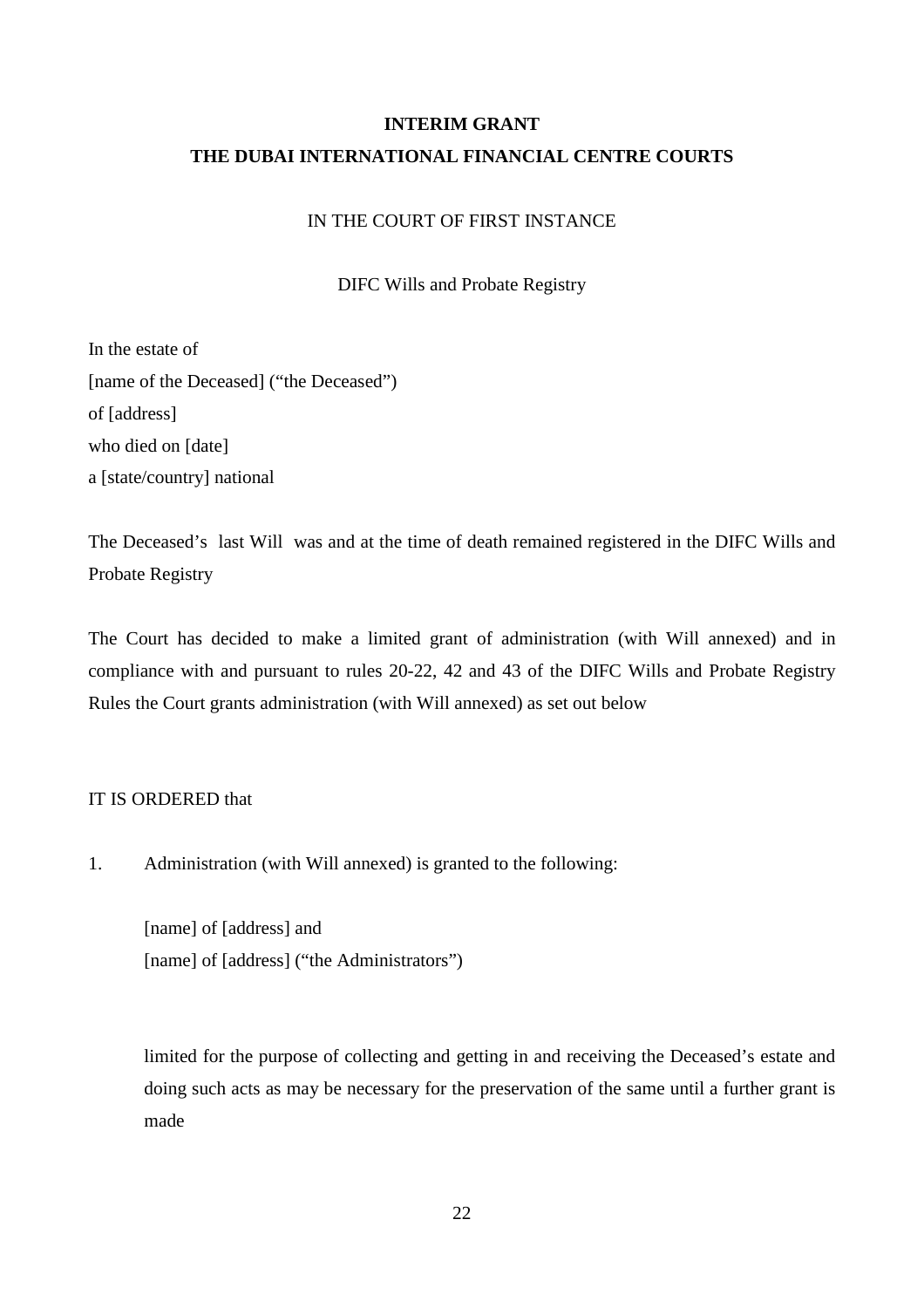- 2. The immovable and movable estate situated in the Emirate of Dubai to which the Deceased was entitled at the time of death is vested in the Administrators
- 3. The Administrators shall not distribute the Deceased's estate to the beneficiaries (who and their relationship to the Deceased is set out in the second schedule) and this interim grant is limited for the purposes of collecting and obtaining control of it.
- 4. Subject to the terms of this order, the Administrators shall otherwise have all the duties, rights and powers imposed or conferred on them by the Will, the DIFC Wills and Probate Registry Rules and the laws of the DIFC, as outlined in the first schedule below.

Issued by [Registrar] Date of issue At: [Seal]

## First Schedule

## Duties, rights and powers of Administrators

#### General

(1) The Administrators shall not distribute the Deceased's estate to the beneficiaries but, subject to the terms of this order, shall otherwise have the same duties, rights and powers as an executor would have had under a grant of probate.

#### Duties

- (2) The Administrators shall administer the Deceased's estate in accordance with the Will, the DIFC Wills and Probate Registry Rules and the laws of the DIFC.
- (3) Without limiting the generality of paragraph (2) above, the Administrators shall:-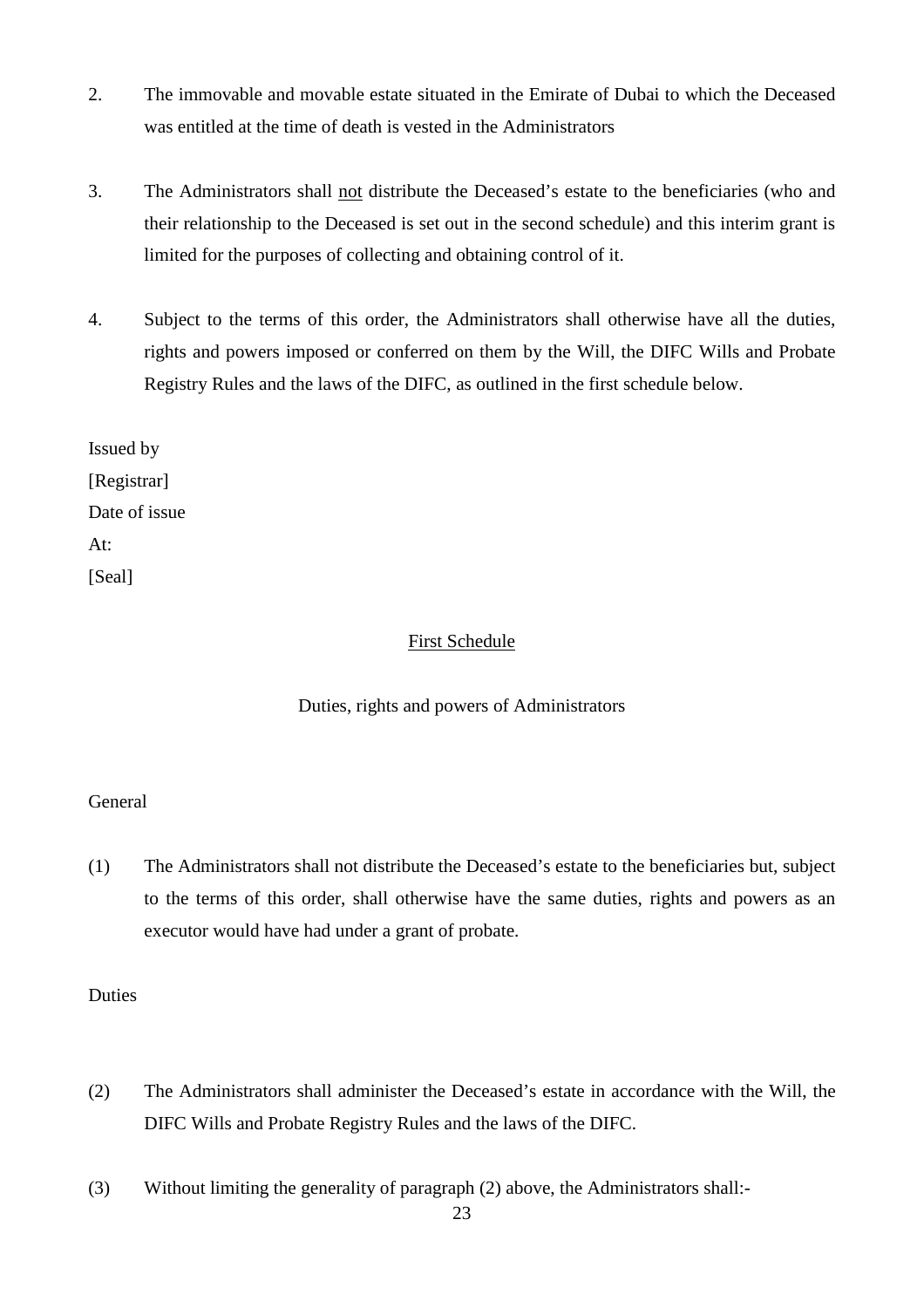- (a) ascertain the debts and liabilities of the Deceased;
- (b) subject to the terms of this order, pay all expenses, debts and other liabilities as are properly payable;
- (c) keep accurate accounts and records of their administration;

## Rights

- (4) The Administrators may reimburse themselves out of the estate for or pay out of the estate all expenses and liabilities properly incurred in connection with the administration of the estate.
- (5) The Administrators shall be relieved from liability, indemnified and otherwise protected in such manner as is provided for by the Will, the DIFC Wills and Probate Registry Rules and the laws of the DIFC.

- (6) The Administrators shall have all the powers conferred by the Will, the DIFC Wills and Probate Registry Rules and the laws of the DIFC.
- (7) Subject to the terms of the Will, the Administrators shall, for the purpose of exercising their functions, have all the powers of an absolute owner and, without limiting the generality of the same, they may:-
	- (a) sell, grant options, mortgage, pledge, lease and otherwise deal with or dispose of any property comprised in the estate ("estate property");
	- (b) exchange, partition or otherwise change the character of estate property;
	- (c) open and deposit estate money in an account in a regulated financial services institution;
	- (d) repair, maintain, develop or improve estate property;